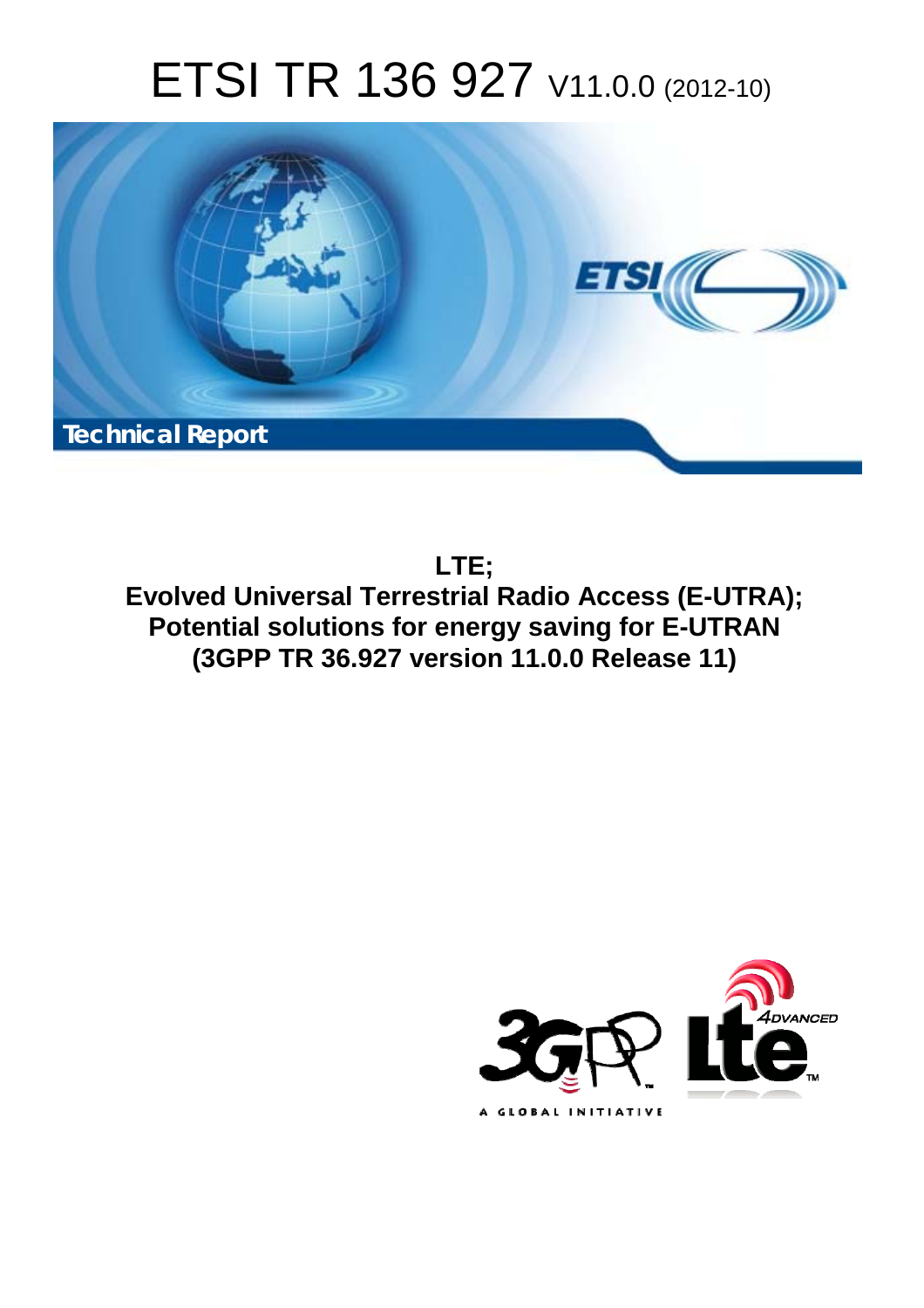Reference RTR/TSGR-0336927vb00

Keywords

LTE

#### *ETSI*

#### 650 Route des Lucioles F-06921 Sophia Antipolis Cedex - FRANCE

Tel.: +33 4 92 94 42 00 Fax: +33 4 93 65 47 16

Siret N° 348 623 562 00017 - NAF 742 C Association à but non lucratif enregistrée à la Sous-Préfecture de Grasse (06) N° 7803/88

#### *Important notice*

Individual copies of the present document can be downloaded from: [http://www.etsi.org](http://www.etsi.org/)

The present document may be made available in more than one electronic version or in print. In any case of existing or perceived difference in contents between such versions, the reference version is the Portable Document Format (PDF). In case of dispute, the reference shall be the printing on ETSI printers of the PDF version kept on a specific network drive within ETSI Secretariat.

Users of the present document should be aware that the document may be subject to revision or change of status. Information on the current status of this and other ETSI documents is available at <http://portal.etsi.org/tb/status/status.asp>

If you find errors in the present document, please send your comment to one of the following services: [http://portal.etsi.org/chaircor/ETSI\\_support.asp](http://portal.etsi.org/chaircor/ETSI_support.asp)

#### *Copyright Notification*

No part may be reproduced except as authorized by written permission. The copyright and the foregoing restriction extend to reproduction in all media.

> © European Telecommunications Standards Institute 2012. All rights reserved.

DECT<sup>™</sup>, PLUGTESTS<sup>™</sup>, UMTS<sup>™</sup> and the ETSI logo are Trade Marks of ETSI registered for the benefit of its Members. **3GPP**TM and **LTE**™ are Trade Marks of ETSI registered for the benefit of its Members and of the 3GPP Organizational Partners.

**GSM**® and the GSM logo are Trade Marks registered and owned by the GSM Association.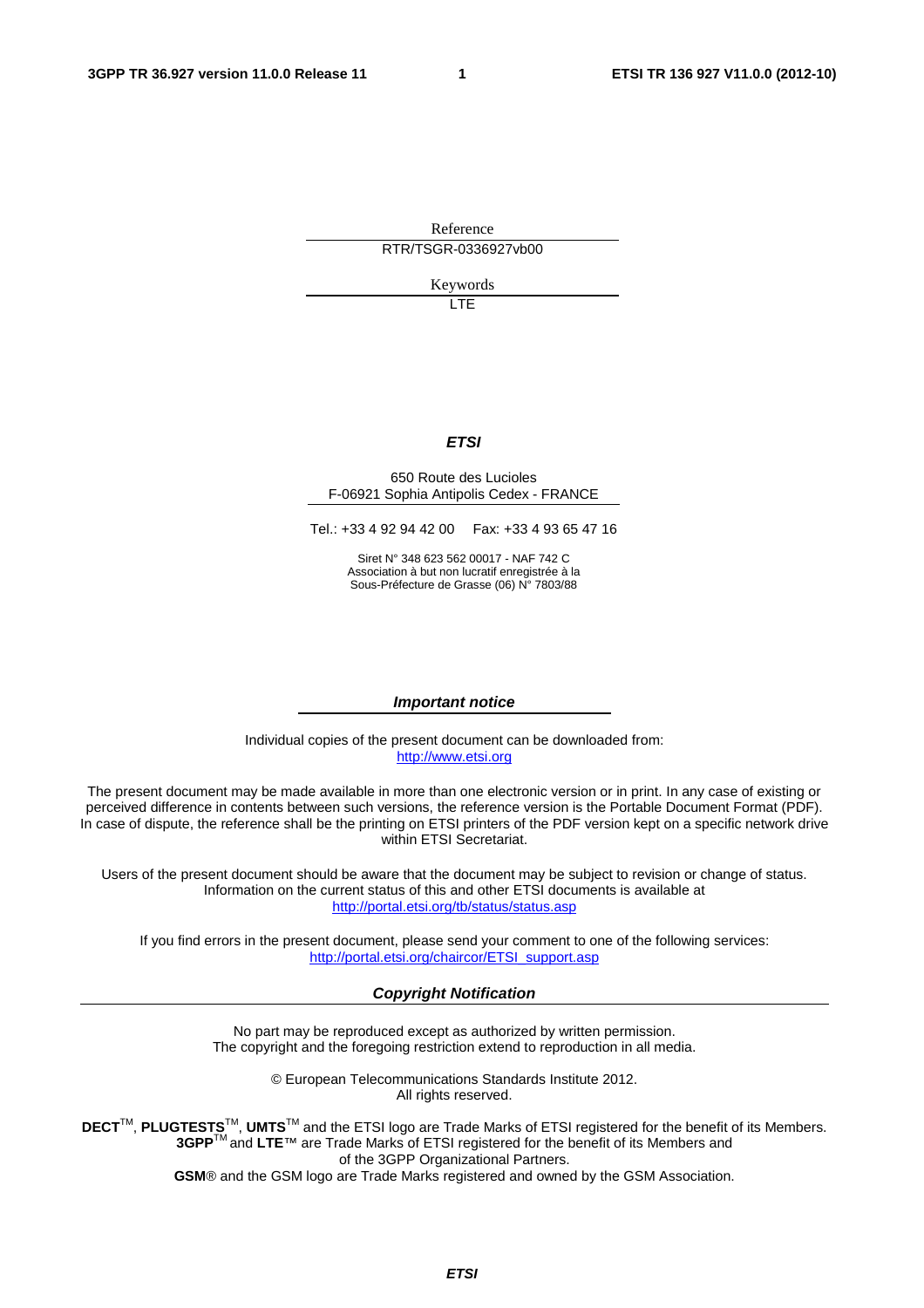## Intellectual Property Rights

IPRs essential or potentially essential to the present document may have been declared to ETSI. The information pertaining to these essential IPRs, if any, is publicly available for **ETSI members and non-members**, and can be found in ETSI SR 000 314: *"Intellectual Property Rights (IPRs); Essential, or potentially Essential, IPRs notified to ETSI in respect of ETSI standards"*, which is available from the ETSI Secretariat. Latest updates are available on the ETSI Web server [\(http://ipr.etsi.org](http://webapp.etsi.org/IPR/home.asp)).

Pursuant to the ETSI IPR Policy, no investigation, including IPR searches, has been carried out by ETSI. No guarantee can be given as to the existence of other IPRs not referenced in ETSI SR 000 314 (or the updates on the ETSI Web server) which are, or may be, or may become, essential to the present document.

## Foreword

This Technical Report (TR) has been produced by ETSI 3rd Generation Partnership Project (3GPP).

The present document may refer to technical specifications or reports using their 3GPP identities, UMTS identities or GSM identities. These should be interpreted as being references to the corresponding ETSI deliverables.

The cross reference between GSM, UMTS, 3GPP and ETSI identities can be found under [http://webapp.etsi.org/key/queryform.asp.](http://webapp.etsi.org/key/queryform.asp)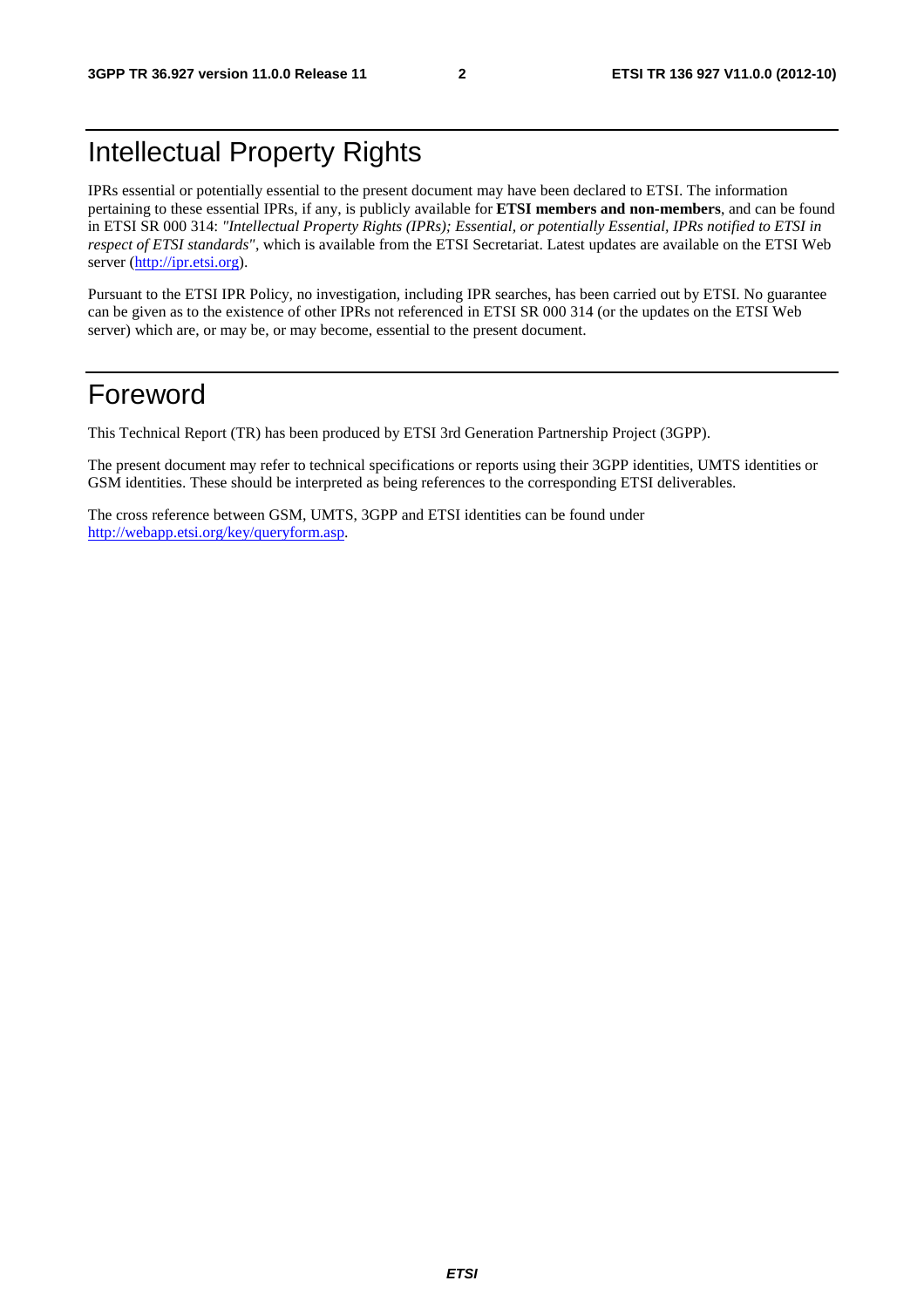$\mathbf{3}$ 

## Contents

| 1                |                                                                                           |  |
|------------------|-------------------------------------------------------------------------------------------|--|
| 2                |                                                                                           |  |
| 3                |                                                                                           |  |
| 3.1              |                                                                                           |  |
| 3.2              |                                                                                           |  |
| 3.3              |                                                                                           |  |
| 4                |                                                                                           |  |
| 5                |                                                                                           |  |
| 5.1              |                                                                                           |  |
| 5.1.1            |                                                                                           |  |
| 5.1.2            |                                                                                           |  |
| 5.1.2.1          | OAM-based solution for E-UTRAN cell entering or waking up from dormant mode 10            |  |
| 5.1.2.2          | Signalling based solution for E-UTRAN cell entering or waking up from dormant mode11      |  |
| 5.1.2.3          |                                                                                           |  |
| 5.1.3<br>5.1.4   |                                                                                           |  |
|                  |                                                                                           |  |
| 6                |                                                                                           |  |
| 6.1              |                                                                                           |  |
| 6.1.1            |                                                                                           |  |
| 6.1.2<br>6.1.2.1 |                                                                                           |  |
| 6.1.2.2          |                                                                                           |  |
| 6.1.3            |                                                                                           |  |
| 6.1.4            |                                                                                           |  |
| 6.2              |                                                                                           |  |
| 6.2.1            |                                                                                           |  |
| 6.2.2            |                                                                                           |  |
| 6.2.2.1          | OAM-based solution for E-UTRAN cell entering or waking up from dormant mode 17            |  |
| 6.2.2.2          | Signalling based solution for E-UTRAN cell entering or waking up from dormant mode 18     |  |
| 6.2.2.3          | Hybrid O&M and signalling based solution for E-UTRAN cell entering or waking up from      |  |
|                  |                                                                                           |  |
| 6.2.3<br>6.2.4   |                                                                                           |  |
|                  |                                                                                           |  |
| 7                |                                                                                           |  |
| 7.1              |                                                                                           |  |
| 7.2              |                                                                                           |  |
| 7.2.1            | Configuring MBSFN subframes within the range supported according to current specification |  |
| 7.2.2            |                                                                                           |  |
|                  | <b>Annex A (informative):</b>                                                             |  |
|                  |                                                                                           |  |
|                  | <b>Annex B</b> (informative):                                                             |  |
|                  |                                                                                           |  |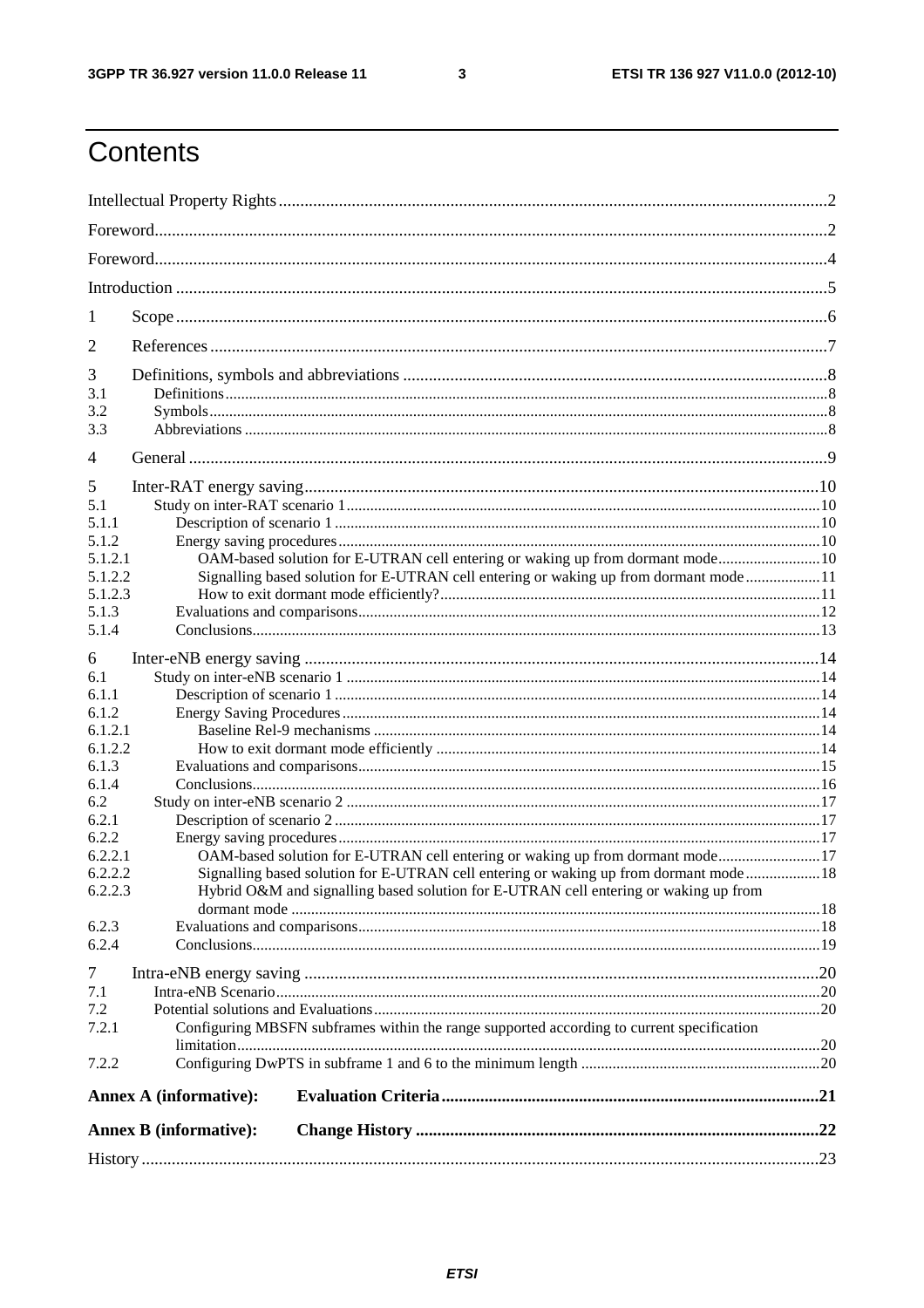## Foreword

This Technical Report has been produced by the  $3<sup>rd</sup>$  Generation Partnership Project (3GPP).

The contents of the present document are subject to continuing work within the TSG and may change following formal TSG approval. Should the TSG modify the contents of the present document, it will be re-released by the TSG with an identifying change of release date and an increase in version number as follows:

Version x.y.z

where:

- x the first digit:
	- 1 presented to TSG for information;
	- 2 presented to TSG for approval;
	- 3 or greater indicates TSG approved document under change control.
- y the second digit is incremented for all changes of substance, i.e. technical enhancements, corrections, updates, etc.
- z the third digit is incremented when editorial only changes have been incorporated in the document.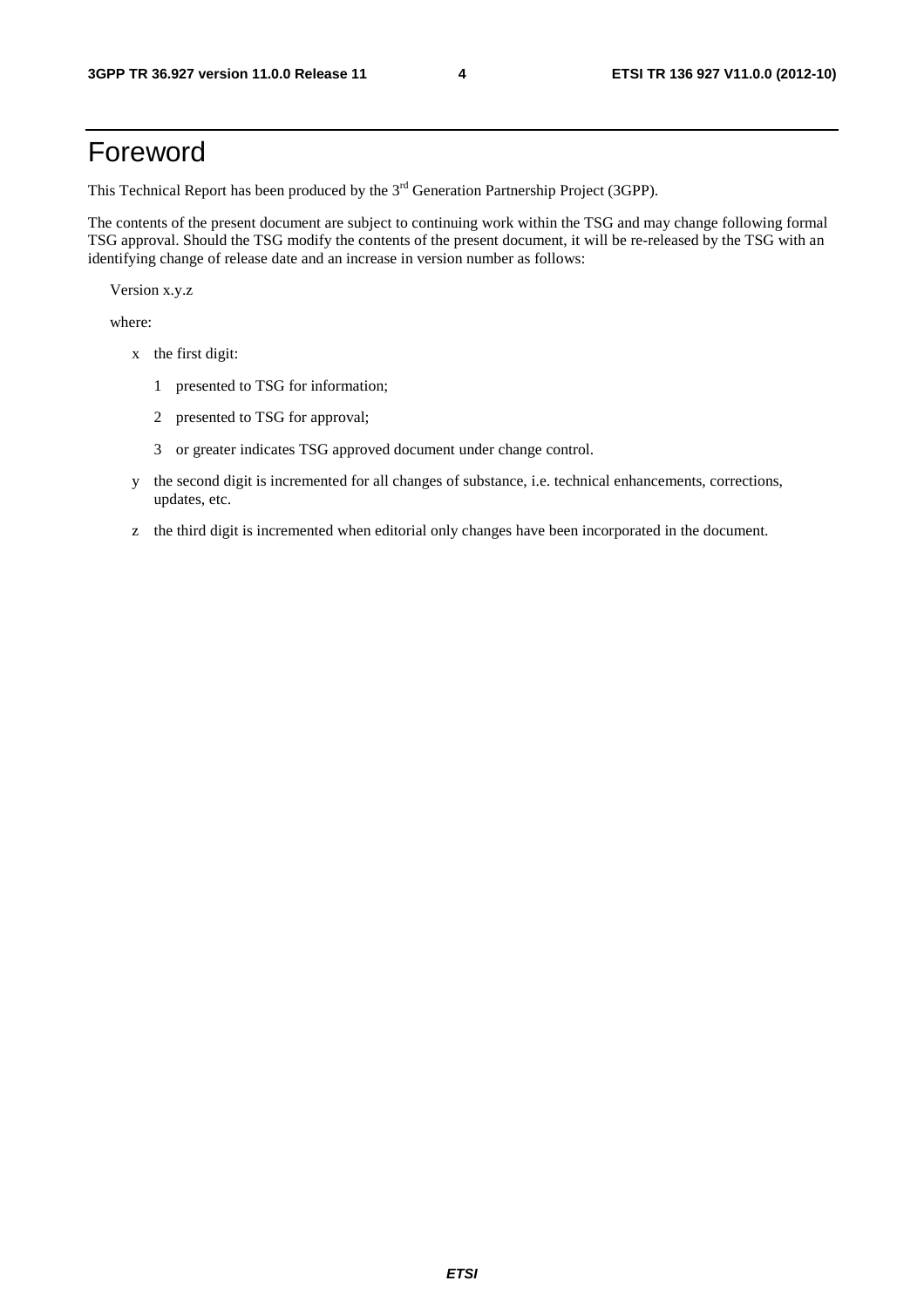## Introduction

At present, sustainable development is a long-term commitment for all people in the world. This means not only development but also innovation. People should do their best to handle the resource shortage and environment deterioration. Therefore, how to improve the power efficiency and realize the power saving becomes a significant issue.

In the telecom area, most mobile network operators aim at decreasing the power consumption without too much impact on their network. In this case, the greenhouse emissions are reduced, while the OPEX of operators is saved.

Thus, the power efficiency in the infrastructure and terminal becomes an essential part of the cost-related requirements in network, and there is a strong need to investigate possible network energy saving solutions.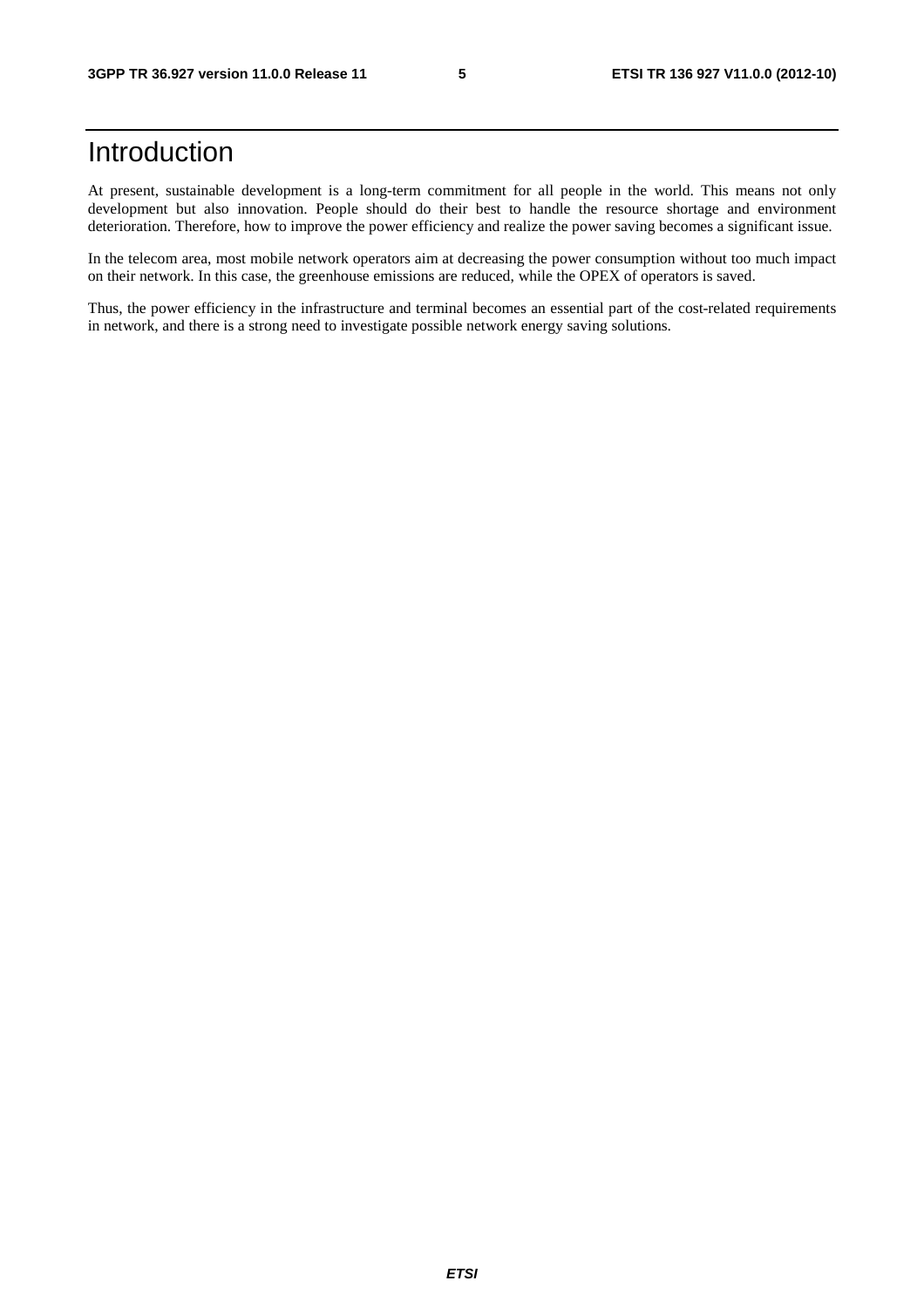## 1 Scope

The present document is the technical report for the study item on Network Energy Saving for E-UTRAN, which was approved at TSG RAN#47. The objective of the SI is to first identify the relevant scenarios and then study and present the solutions that are applicable to EUTRAN energy saving. Furthermore, initial evaluation should be performed for each solution.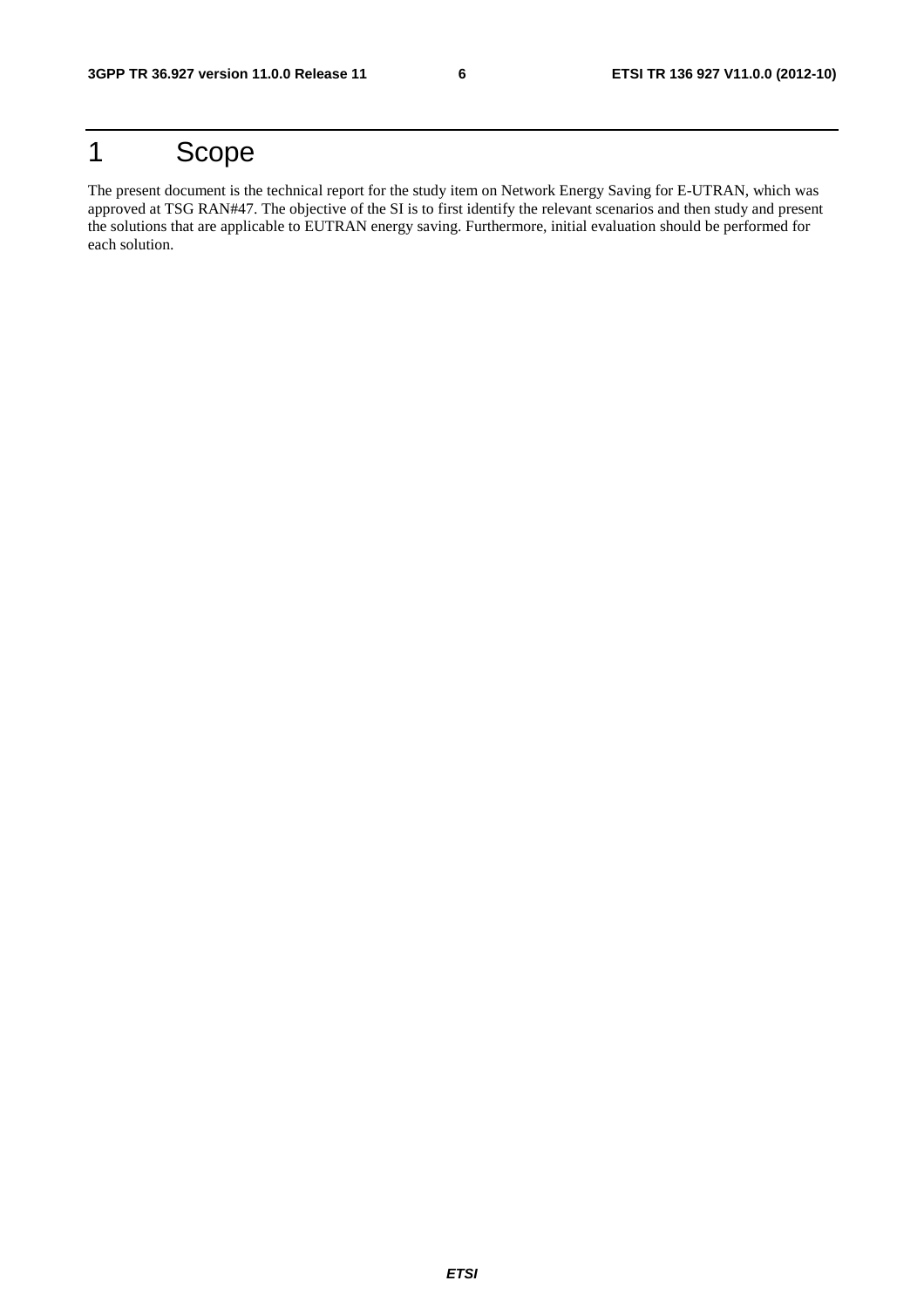## 2 References

The following documents contain provisions which, through reference in this text, constitute provisions of the present document.

- References are either specific (identified by date of publication, edition number, version number, etc.) or non-specific.
- For a specific reference, subsequent revisions do not apply.
- For a non-specific reference, the latest version applies. In the case of a reference to a 3GPP document (including a GSM document), a non-specific reference implicitly refers to the latest version of that document *in the same Release as the present document*.
- [1] 3GPP TR 21.905: "Vocabulary for 3GPP Specifications".
- [2] RP-100674: "Network Energy Saving for E-UTRAN ", CMCC.
- [3] 3GPP TS 36.214: "Physical layer; Measurements ".
- [4] 3GPP TS 36.300: "Evolved Universal Terrestrial Radio Access (E-UTRA) and Evolved Universal Terrestrial Radio Access (E-UTRAN); Overall description; Stage 2".
- [5] 3GPP TS 36.331: "E-UTRA; RRC; Protocol specification Release 10".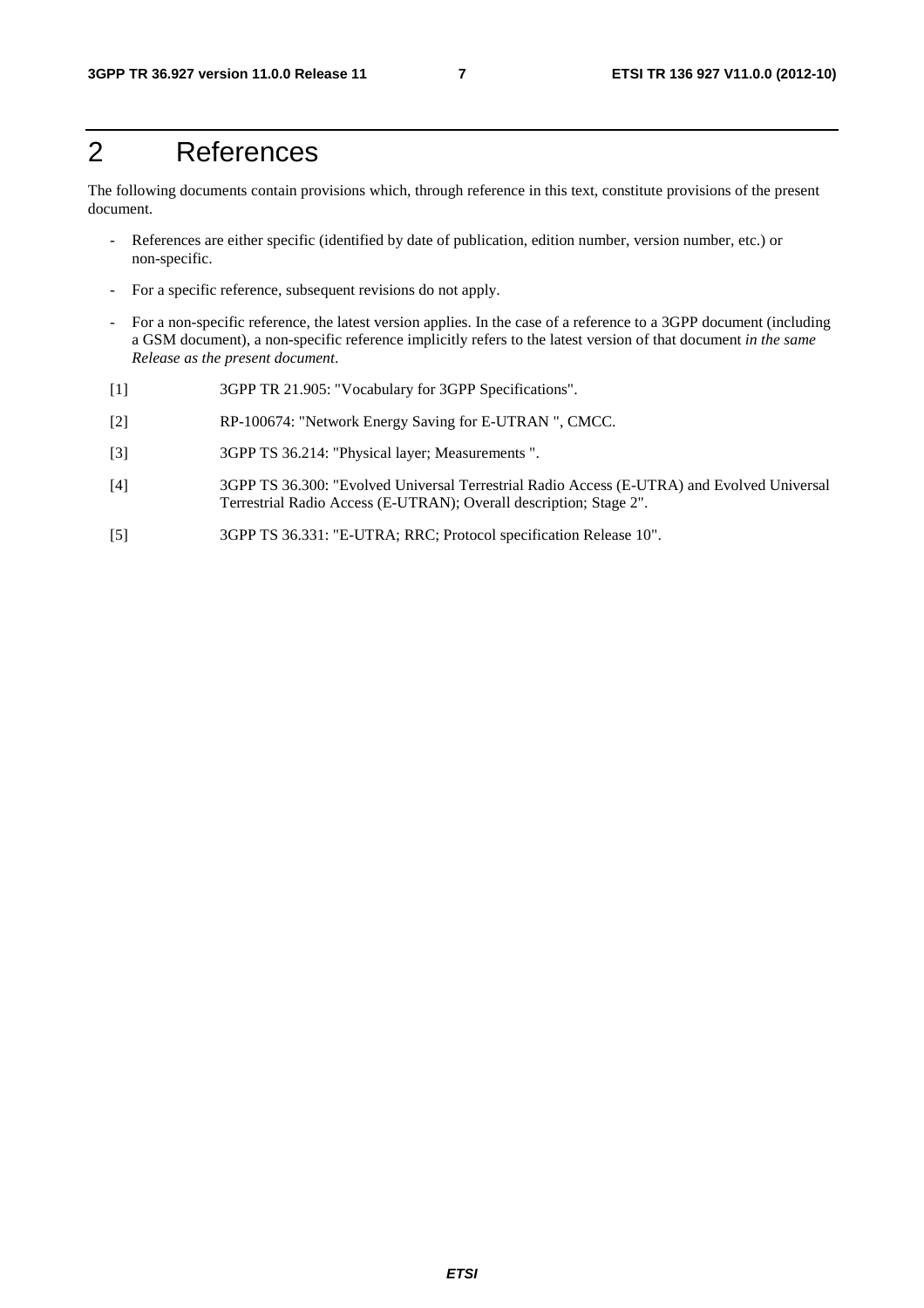## 3 Definitions, symbols and abbreviations

## 3.1 Definitions

For the purposes of the present document, the terms and definitions given in TR 21.905 [1] and the following apply. A term defined in the present document takes precedence over the definition of the same term, if any, in TR 21.905 [1].

## 3.2 Symbols

For the purposes of the present document, the following symbols apply:

## 3.3 Abbreviations

For the purposes of the present document, the abbreviations given in TR 21.905 [1] and the following apply. An abbreviation defined in the present document takes precedence over the definition of the same abbreviation, if any, in TR 21.905 [1].

| <b>EPC</b><br><b>Evolved Packet Core</b><br><b>E-UTRAN</b><br>Evolved UTRAN |
|-----------------------------------------------------------------------------|
|                                                                             |
|                                                                             |
| ES<br><b>Energy Savings</b>                                                 |
| <b>ESM</b><br><b>Energy Savings Management</b>                              |
| <b>FFS</b><br>For Further Specification                                     |
| IoT<br>Interference over Thermal                                            |
| <b>LTE</b><br>Long Term Evolution                                           |
| <b>OAM</b><br>Operations, Administration, Maintenance                       |
| <b>OPEX</b><br><b>Operating Expenses</b>                                    |
| Radio Access Network<br><b>RAN</b>                                          |
| <b>SON</b><br><b>Self-Organizing Networks</b>                               |
| <b>TRX</b><br>Transceiver                                                   |
| <b>UMTS</b><br>Universal Mobile Telecommunications System                   |
| <b>UTRAN</b><br>Universal Terrestrial Radio Access Network                  |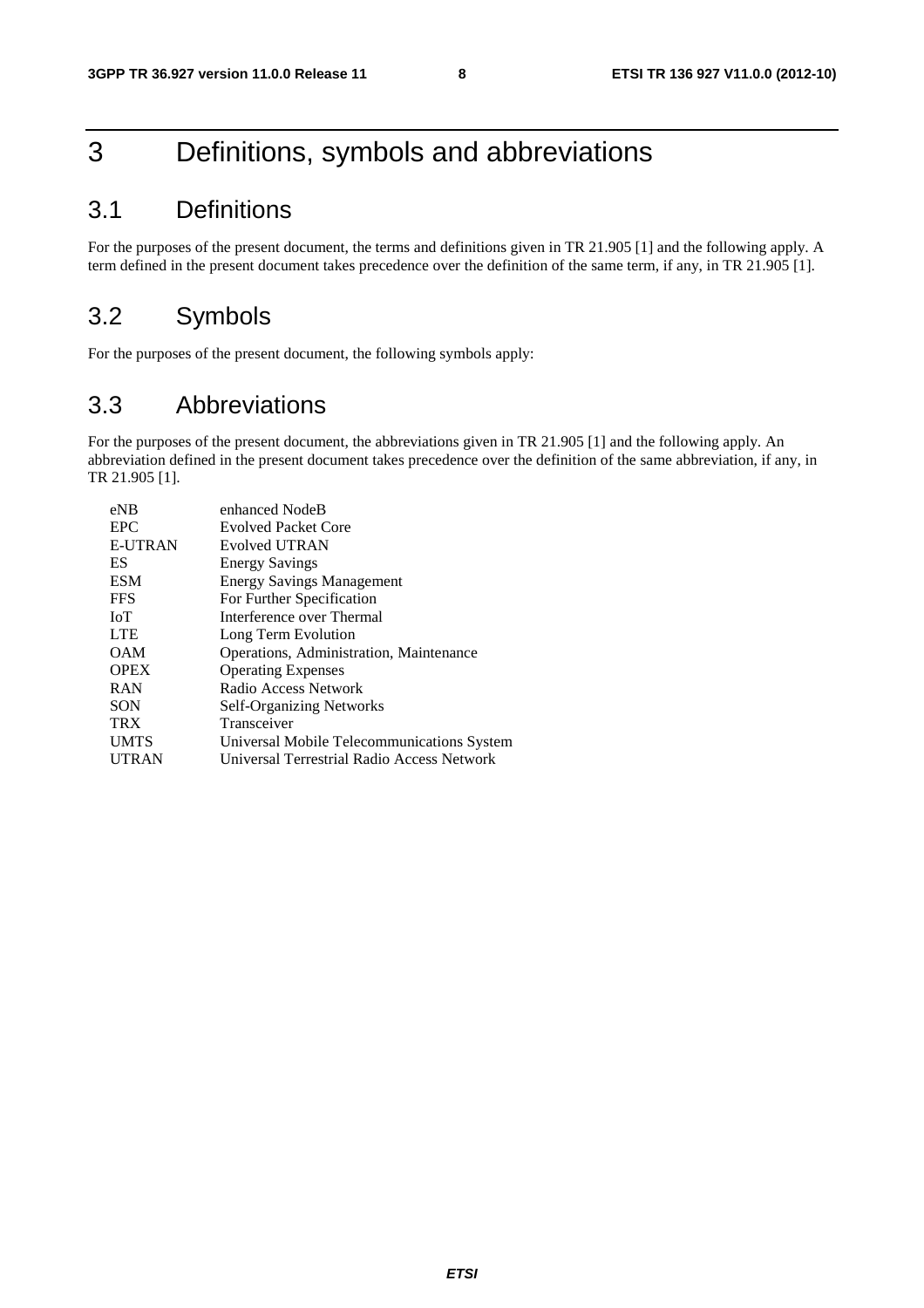## 4 General

The objective of this study item is to identify potential solutions for energy saving in E-UTRAN and perform initial evaluation of the proposed solutions, so that a subset of them can be used as the basis for further investigation and standardization.

The following use cases will be considered in this study item as defined in RP-100674 [2]:

- Intra-eNB energy saving
- Inter-eNB energy saving
- Inter-RAT energy saving

Energy saving solutions identified in this study item should be justified by valid scenario(s), and based on cell/network load situation. Impacts on legacy and new terminals when introducing an energy saving solution should be carefully considered. The scope of the study item shall be as follows:

- User accessibility should be guaranteed when a cell transfers to energy saving mode
- Backward compatibility and the ability to provide energy saving for Rel-10 network deployment that serves a number of legacy UEs
- Solutions shall not impact the Uu physical layer
- The solutions should not impact negatively the UE power consumption

Note that energy saving for HeNB is out of the scope of this study item.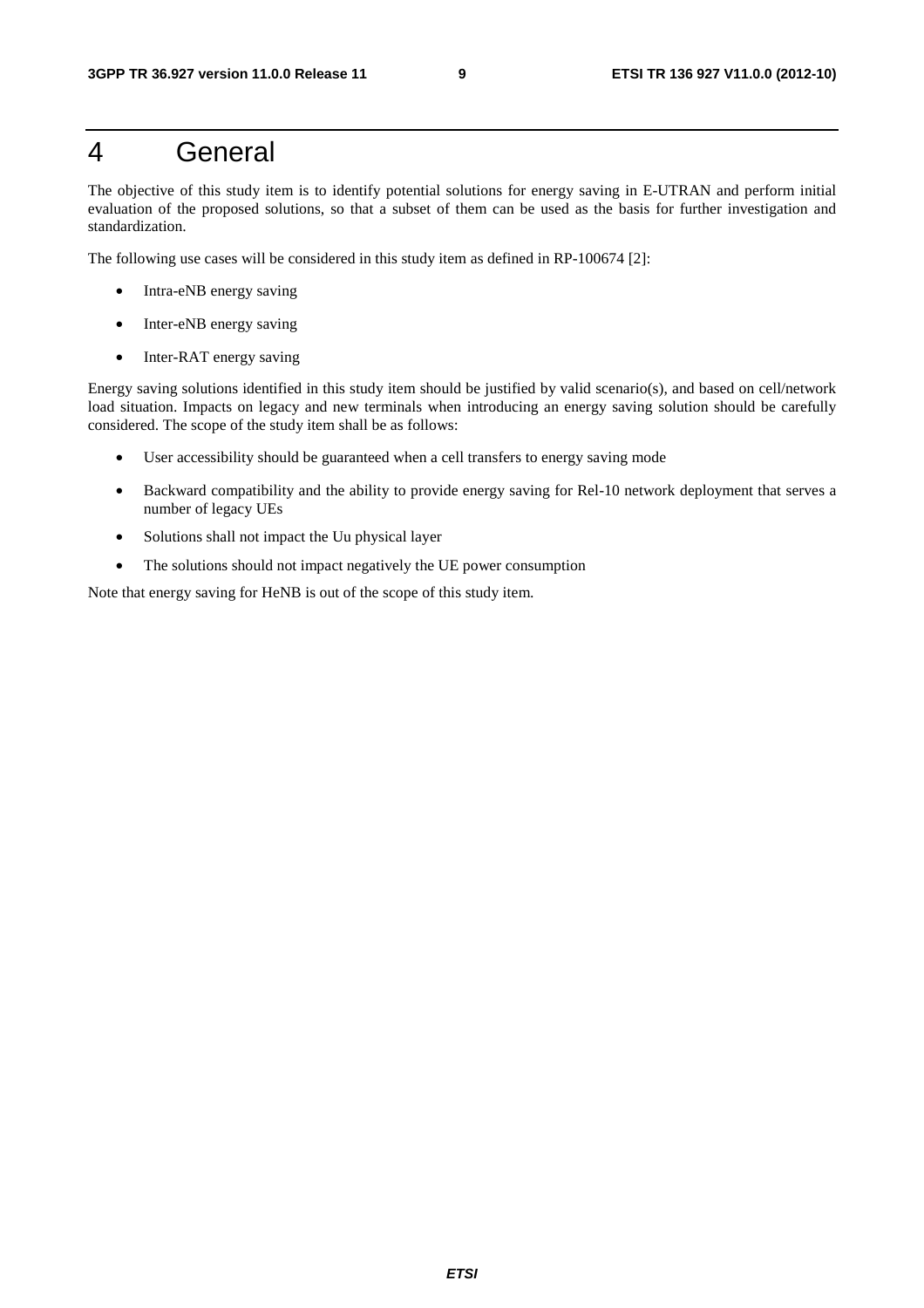## 5 Inter-RAT energy saving

### 5.1 Study on inter-RAT scenario 1

### 5.1.1 Description of scenario 1

Networks may consist of LTE cells deployed as capacity enhancement, overlaying existing and optimized 2G/3G network.



#### **Figure 5.1.1-1. Inter-RAT energy saving scenario 1**

Figure 5.1.1.1 shows scenario 1 in which E-UTRAN Cell C, D, E, F and G are totally covered by the same legacy RAT Cell A and B (e.g. UMTS or GSM). Cell A/B has been deployed to provide basic coverage of the services in the area, while other E-UTRAN cells boost the capacity.

The E-UTRAN cells are only deployed for capacity enhancement at some hot spots, therefore, the continuity of LTE coverage could not be guaranteed. The legacy network provides the basic coverage, for UEs with multi-mode capability.

The energy saving solutions for this scenario should only be considered in case the E-UTRAN is jointly deployed with legacy RAT (e.g. UMTS or GSM). It is up to operator's policy whether service for LTE-only capable devices needs to be maintained.

If all cells have the same multiple PLMNs in a network sharing scenario, there are no issues with the solutions to scenario 1. Limitations related to other network sharing scenarios are not included within this Study Item.

### 5.1.2 Energy saving procedures

To achieve energy savings in this inter-RAT energy savings scenario, two fundamental approaches, which differ in how capacity-booster E-UTRAN cells enter or wake up from dormant mode, can be used. These approaches are:

- 1. OAM-based approach
- 2. Signalling-based approach

Furthermore, the energy saving policy may prefer not to switch off the E-UTRAN cells that are in an overlapping area between two or more basic coverage cells (handover region).

#### 5.1.2.1 OAM-based solution for E-UTRAN cell entering or waking up from dormant mode

The approach is based on the complete set or a subset of following principles: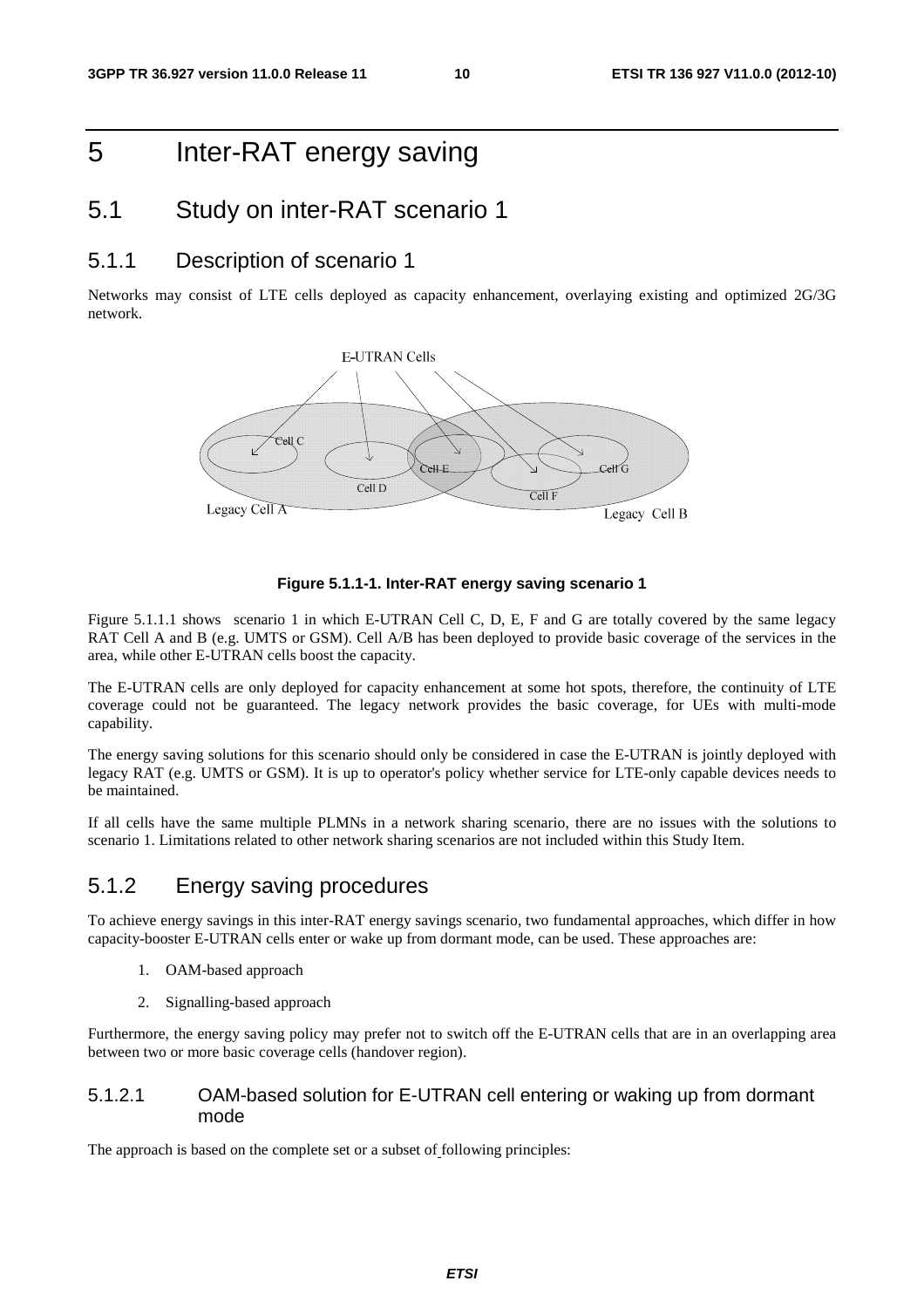- E-UTRAN cells enters or leaves dormant mode based on centralized OAM decisions, which are made based on statistical information obtained from coverage and/or GERAN/UTRAN/E-UTRAN cells, e.g. load information, traffic QCI, etc The OAM decisions can be pre-configured or directly signalled to the EUTRAN cells.
- If an E-UTRAN cell enters or leaves dormant mode, its intra/inter-RAT neighbour nodes should be informed either via OAM or signalling.

#### 5.1.2.2 Signalling based solution for E-UTRAN cell entering or waking up from dormant mode

The approach is based on the complete set or a subset of following principles:

- E-UTRAN cells may decide to enter dormant mode autonomously or based on information exchanging with the UTRAN/GERAN coverage cell.
- Switch off decisions/requests will be based on information locally available in the EUTRAN node, including load information of both the coverage and E-UTRAN cells.
- Switch-on may be performed based upon requests from one or more neighbour inter-RAT nodes, or based on internal EUTRAN node policies (periodic switch on, max switch off time, etc,).
- Intra-RAT and Inter-RAT neighbour nodes should be informed after on/off decision is made.
- To perform energy saving more efficiently, some energy saving parameters may be exchanged between inter-RAT neighbour cells if required, e.g. traffic thresholds, time duration, power consumption and so on.

#### 5.1.2.3 How to exit dormant mode efficiently?

#### *Solution A: No assistance*

When some E-UTRAN cells are in dormant mode and the load increases on the UTRAN/GERAN coverage cells, the UTRAN/GERAN coverage cells may not know the most appropriate E-UTRAN cells to wake-up. The overloaded coverage cells may request wake-up of one or more of the neighbouring dormant E-UTRAN cells. The final decision to leave dormant mode is however taken by the E-UTRAN cell based on information locally available.

Some possible enhancements to optimize switch on decisions are reported below, whereby the actual 'switch on' decision algorithm implementation could be based on one or several of these enhancements:

#### *Solution B: OAM predefined "low-load periods" policies*

When the coverage UTRAN/GERAN cell detects high load, it uses a proprietary algorithm to decide which E-UTRAN cells should be activated.

The algorithm could rely on pre-defined "low-load periods" policies for each neighbour E-UTRAN cell. The "low-load periods" information can first be derived from OAM based performance counters, and then the decision implemented in the coverage cell.

#### *Solution C: IoT measurements*

When the coverage UTRAN/GERAN cell detects high load, it can request some dormant E-UTRAN cells to switch on their listening capability to perform and report Interference over Thermal (IoT) measurements as defined in TS 36.214 [3].

#### *Solution D: UEs measurements*

When the coverage UTRAN/GERAN cell detects high load, it can request some dormant E-UTRAN cells to transmit the pilot signal (e.g. reference signal in LTE) for at least a short time interval i.e. the so-called "probing" interval. After this interval, all or some E-UTRAN cells will return to dormant mode. The UEs covered by the coverage cell will be configured to perform Reference Signal (RS) measurements from the E-UTRAN cells during this interval and send feedback (the same approach as defined for mobility purposes in TS 36.331 [5] could be used). Based on the measurement results, the UTRAN/GERAN coverage cell will then determine which E-UTRAN cells should be switched on.

#### *Solution E: Positioning information*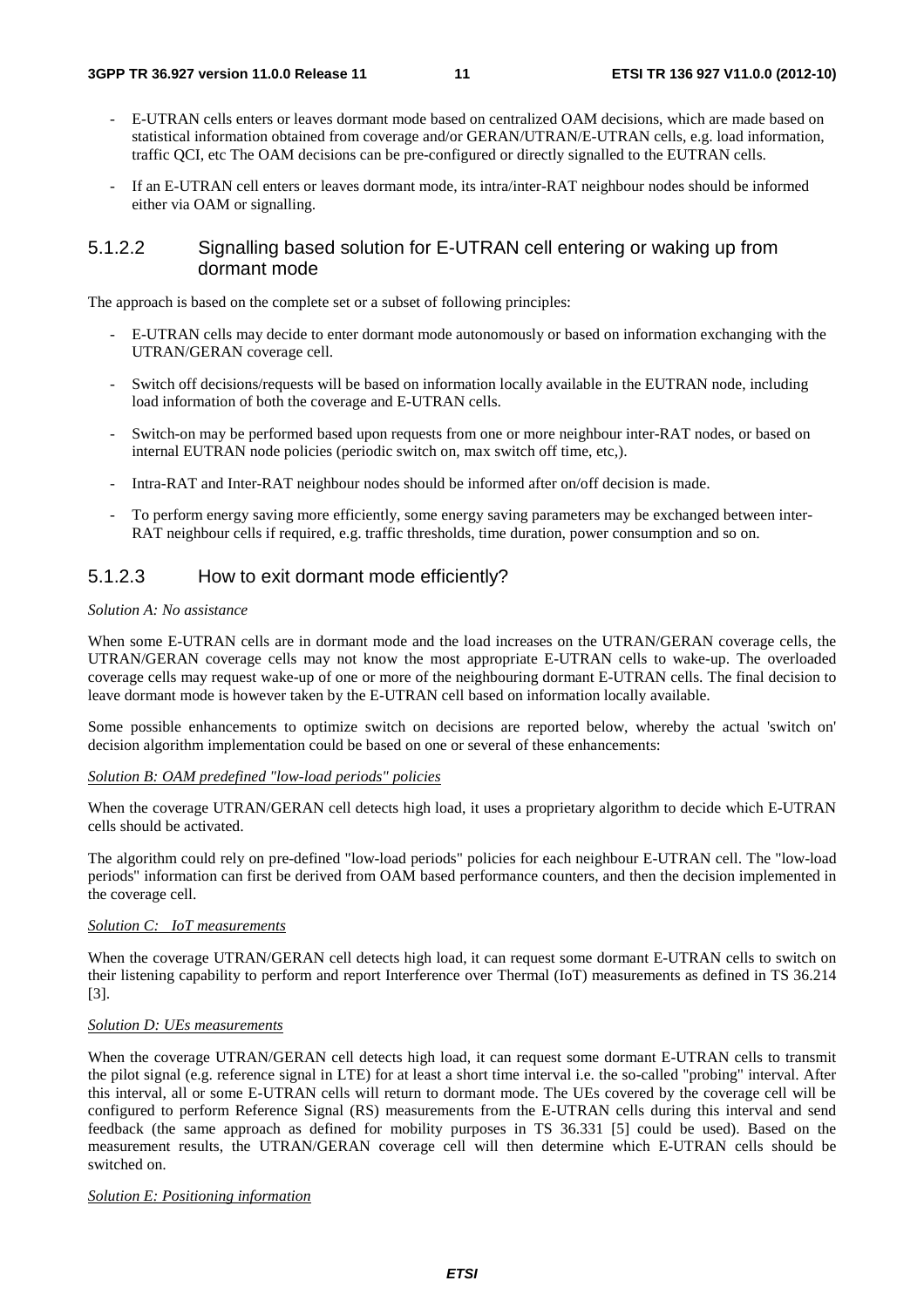When the coverage UTRAN/GERAN cell detects high load, it can use a combination of UEs locations, cell locations, and cell radii/transmit powers in deciding which E-UTRAN cells should be switched on (e.g. cells that cover the UEs).

Furthermore, a timer value can be included in the activation request message sent from the UTRAN/GERAN coverage cell to the selected E-UTRAN cells. At the expiry of this timer, each cell verifies if the condition required for staying on has been met, and if not, it autonomously switches off again.

### 5.1.3 Evaluations and comparisons

In this section of the TR, the described cell switching procedures for Energy Saving are evaluated and compared. In addition, all enhancements for signalling-based cell switching approach are also evaluated.

| Criteria                  | Cell switch<br>on/off based on<br>centralized                                                                                                                                                                                | Cell switch on/off based on signalling across RATs; assistance for switch on decisions base<br>on:                         |                                                                                                   |                                                                                                                                                                                          |                                                                                                                                                                                                                                                                                               |                                                                                                                                                                                                                      |  |
|---------------------------|------------------------------------------------------------------------------------------------------------------------------------------------------------------------------------------------------------------------------|----------------------------------------------------------------------------------------------------------------------------|---------------------------------------------------------------------------------------------------|------------------------------------------------------------------------------------------------------------------------------------------------------------------------------------------|-----------------------------------------------------------------------------------------------------------------------------------------------------------------------------------------------------------------------------------------------------------------------------------------------|----------------------------------------------------------------------------------------------------------------------------------------------------------------------------------------------------------------------|--|
|                           | OAM decisions                                                                                                                                                                                                                | No assistance                                                                                                              | <b>OAM</b><br>Predefined "low<br>load periods"<br>policies                                        | <b>IoT</b><br>measurements                                                                                                                                                               | UE<br>measurements                                                                                                                                                                                                                                                                            | Positioning<br>information                                                                                                                                                                                           |  |
| Feasibility               | Feasible                                                                                                                                                                                                                     | Feasible                                                                                                                   | Feasible                                                                                          | Feasible                                                                                                                                                                                 | Feasible.                                                                                                                                                                                                                                                                                     | Feasible                                                                                                                                                                                                             |  |
| Applicability             | Applicable                                                                                                                                                                                                                   | Applicable                                                                                                                 | Applicable                                                                                        | Applicable                                                                                                                                                                               | Applicable                                                                                                                                                                                                                                                                                    | Applicable                                                                                                                                                                                                           |  |
| Backward<br>compatibility | Yes                                                                                                                                                                                                                          | Yes                                                                                                                        | Yes                                                                                               | Yes                                                                                                                                                                                      | Yes                                                                                                                                                                                                                                                                                           | Yes                                                                                                                                                                                                                  |  |
| Complexity<br>$(*Note 1)$ | Medium:<br>- Common<br>O&M or<br>synchronised<br>O&M between<br>RAT <sub>s</sub> is<br>required.<br>- complexity<br>also depends on<br>the requested<br>level of<br>information to<br>be provided<br>from the RAN<br>to O&M. | Medium:<br>- Additional<br>network<br>signalling is<br>needed for<br>activate and<br>deactivate<br>unnecessary<br>cells.   | Medium:<br>- OAM sync is<br>not needed.<br>- Statistics<br>information is<br>needed.              | High:<br>- IoT<br>measurements<br>of legacy RAT<br>is needed in the<br>hotspot cell in<br>ES mode.                                                                                       | High:<br>- Creation of a<br>new cell state<br>(probing phase)<br>for neighbour<br>relation<br>handling                                                                                                                                                                                        | Medium:<br>- need to collect<br>position<br>information for<br>significant<br>number of UEs.                                                                                                                         |  |
| Potential ES<br>gain      | OAM based<br>solution is<br>relatively static                                                                                                                                                                                | In the worst case<br>some<br>neighbouring<br>sleeping eNBs<br>may be turned<br>on even if these<br>eNBs are not<br>useful. | It has the risk of<br>statistic<br>information is<br>unable to reflect<br>the real<br>conditions. | Possibly limited<br>accuracy of IoT<br>measurement<br>and thresholds<br>may reduce the<br>efficiency of the<br>method.<br>Accuracy could<br>be increased at<br>the cost of<br>complexity | The most useful<br>cells could be<br>selected, at the<br>cost of<br>introduction of<br>an intermediate<br>probing state<br>where the cell is<br>not fully<br>functioning and<br>cannot accept<br>handover.<br>Energy<br>consumption<br>during the<br>probing phase<br>may reduce its<br>gain. | Since UE<br>positions and<br>link budgets are<br>not fully<br>correlated, the<br>method may<br>therefore have a<br>limited<br>efficiency.<br>Additional gain<br>could be<br>obtained at the<br>cost of<br>complexity |  |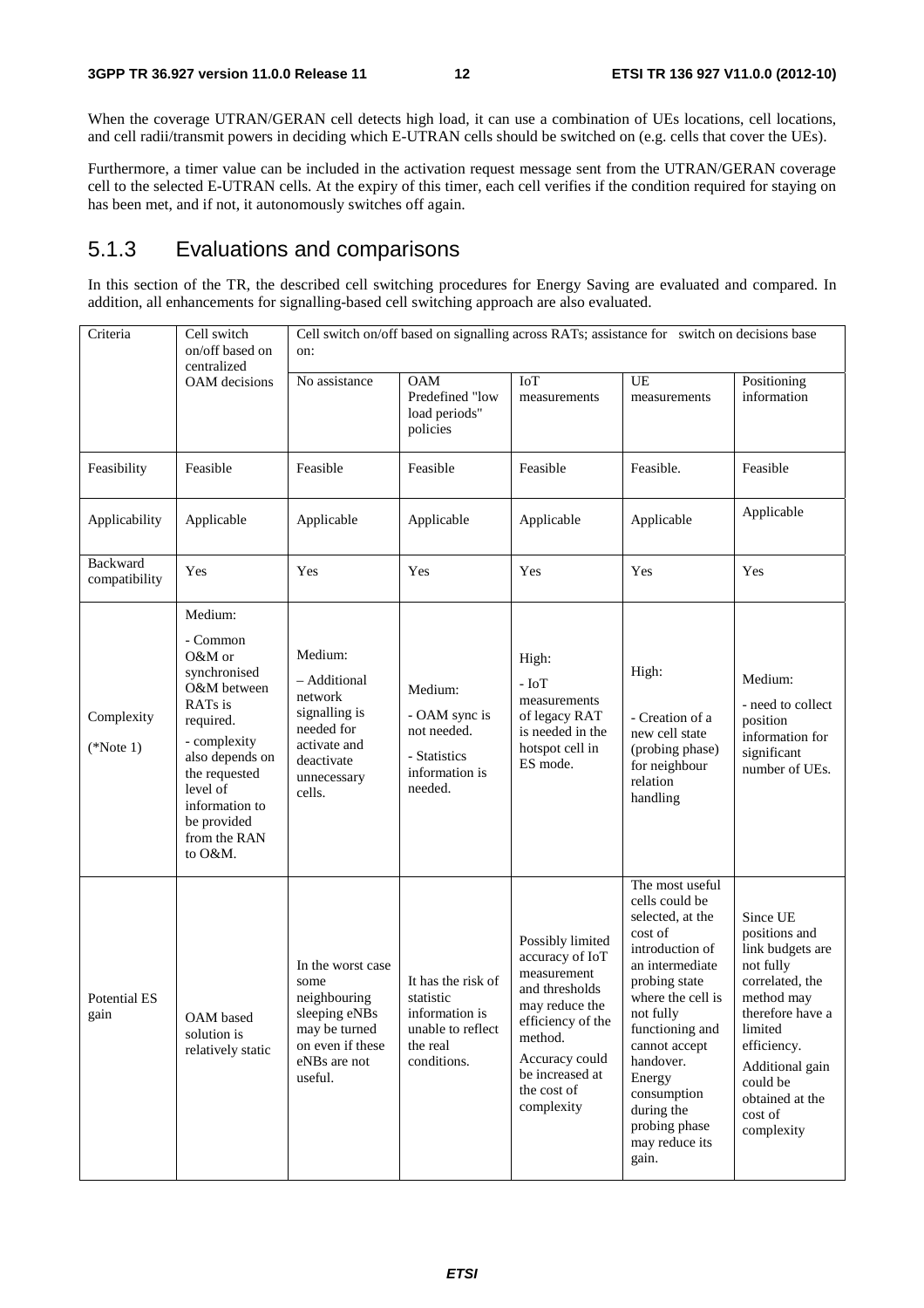| Specification<br>impact | No impact on<br><b>RAN</b><br>specifications. | Inter-RAT<br>signalling for<br>cell switching<br>on/off | Inter-RAT<br>signalling for<br>cell switching<br>on/off | $-$ Inter $-RAT$<br>signalling for<br>cell switching<br>on/off<br>- IoT<br>measurements<br>reporting may<br>be added for<br>accuracy. | Inter-RAT<br>signalling for<br>cell switching<br>on/off and<br>probing trigger            | Inter-RAT<br>signalling for<br>cell switching<br>on/off                 |
|-------------------------|-----------------------------------------------|---------------------------------------------------------|---------------------------------------------------------|---------------------------------------------------------------------------------------------------------------------------------------|-------------------------------------------------------------------------------------------|-------------------------------------------------------------------------|
| OAM impact              | High                                          | Low                                                     | Medium                                                  | Low                                                                                                                                   | Low                                                                                       | Medium<br>because location<br>and coverage<br>information is<br>needed. |
| eNB impact              | Not foreseen                                  | Low                                                     | Low                                                     | High, because<br>additional UL<br>receiver                                                                                            | Medium, new<br>"probing" cell<br>state.                                                   | Low                                                                     |
| UE impact               | Not foreseen.                                 | Not foreseen.                                           | Not foreseen.                                           | Not foreseen.                                                                                                                         | Negligible,<br>additional<br>measurements<br>will be required<br>during probing<br>phase. | None to low<br>depending on<br>the positioning<br>mechanism             |

\*Note1: OAM Sync means OAM for different RAT should be synchronized.

## 5.1.4 Conclusions

Both OAM-based approach and Signalling-based approach are feasible, applicable and backward compatible for improving energy efficiency in inter-RAT scenario.

Enhancement solutions on how to exit dormant mode efficiently are feasible, applicable and backward compatible.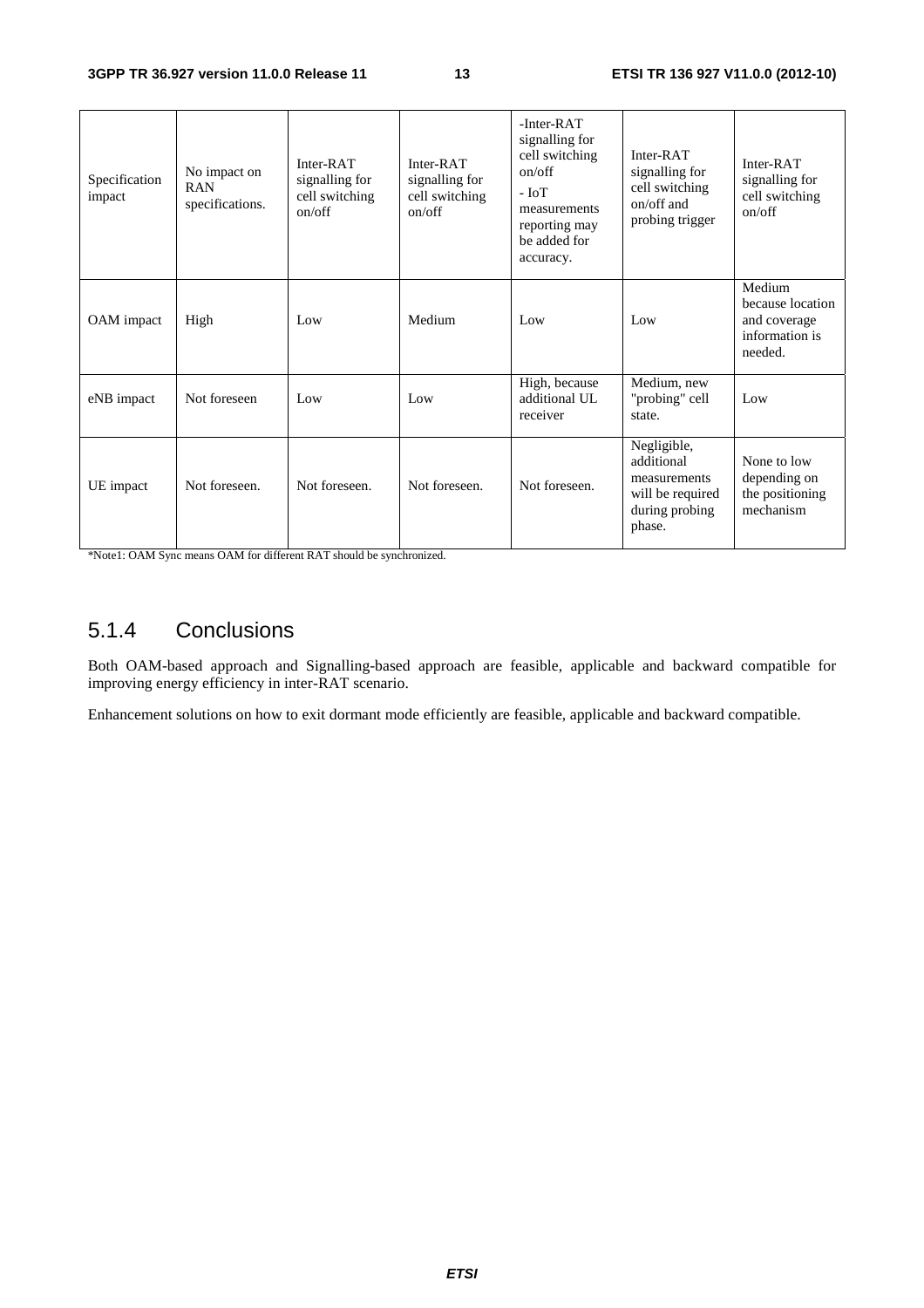## 6 Inter-eNB energy saving

### 6.1 Study on inter-eNB scenario 1

### 6.1.1 Description of scenario 1

When operators deploy the LTE network, one possible application scenario of energy saving is described hereafter.



**Figure 6.1.1-1. Inter-eNB scenario 1 for energy saving** 

Figure 6.1.1-1 shows scenario1 in which E-UTRAN Cell C, D, E, F and G are covered by the E-UTRAN Cell A and B. Here, Cell A and B have been deployed to provide basic coverage, while the other E-UTRAN cells boost the capacity. When some cells providing additional capacity are no longer needed, they may be switched off for energy optimization. In this case, both the continuity of LTE coverage and service QoS is guaranteed.

If all cells have the same multiple PLMNs in a network sharing scenario, there are no issues with the solutions to scenario 1. Limitations related to other network sharing scenarios are not included within this Study Item.

In general, inter-eNB energy saving mechanisms should preserve the basic coverage in the network.

### 6.1.2 Energy Saving Procedures

#### 6.1.2.1 Baseline Rel-9 mechanisms

A signalling-based mechanism to achieve energy savings in the inter-eNB scenario 1 has already been specified in Rel-9 as captured in TS 36.300 [4].

In the following some proposed enhancements to the Rel-9 solution are discussed.

#### 6.1.2.2 How to exit dormant mode efficiently

When some E-UTRAN hotspot cells are not active and the load increases on the E-UTRAN, the E-UTRAN coverage cells may not know the most appropriate E-UTRAN cells to wake-up. The overloaded coverage cells may request wake-up of one or more of the neighbouring dormant E-UTRAN cells. The final decision to leave dormant mode is however taken by the E-UTRAN cell based on information locally available.

Some possible enhancements to optimize switch on decisions are reported below, whereby the actual 'switch on' decision algorithm implementation could be based on one or several of these enhancements:

*Solution A: OAM predefined "low-load periods" policy*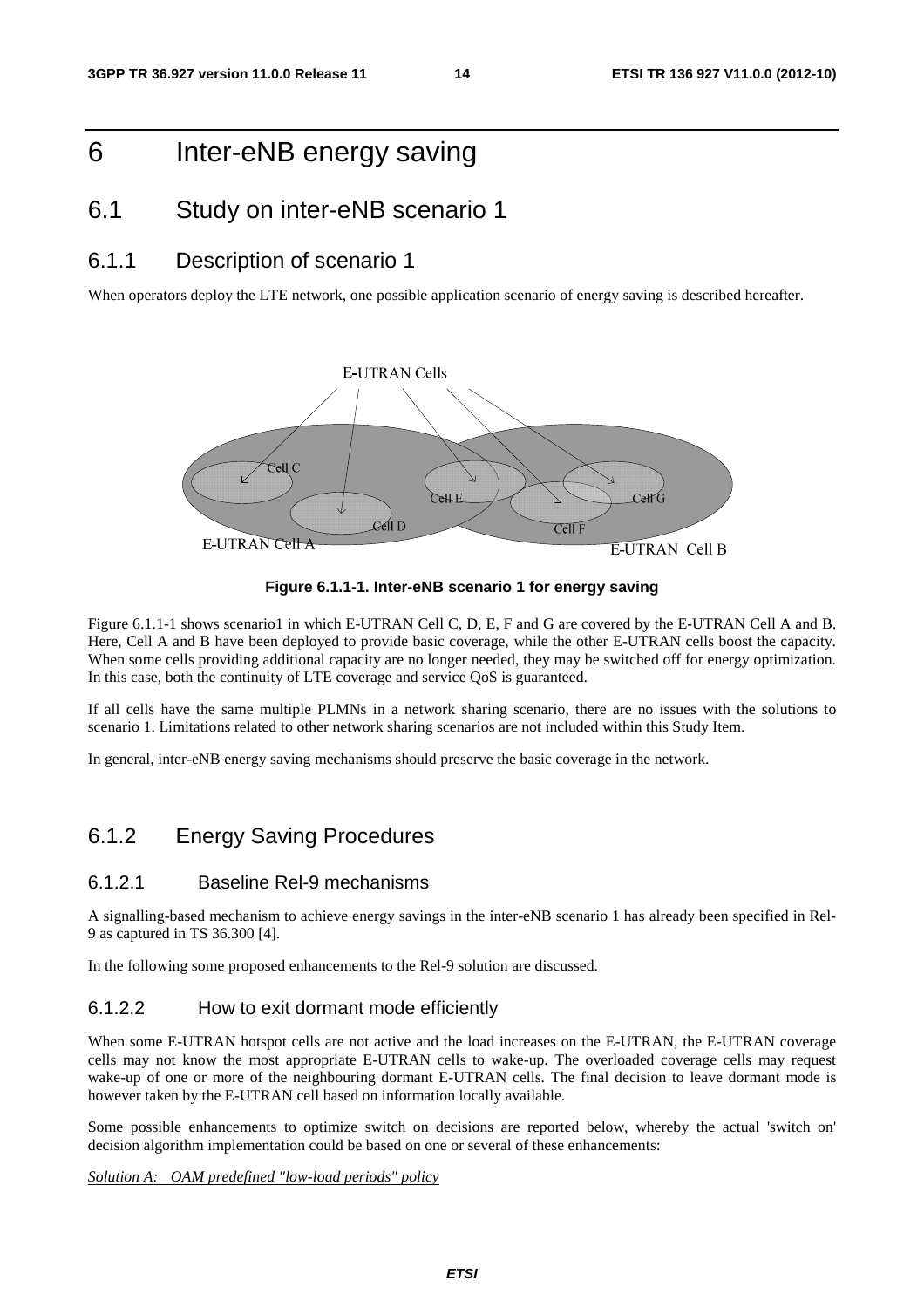#### **3GPP TR 36.927 version 11.0.0 Release 11 15 ETSI TR 136 927 V11.0.0 (2012-10)**

When the coverage cell detects high load, it uses a proprietary algorithm to decide which hotspot cells should be activated. The algorithm could rely on pre-defined "low-load periods" for each neighbour hotspot cell. The "low-load periods" information can first be derived from OAM based performance counters, and then configured in the coverage cell.

#### *Solution B: IoT measurement*

When the coverage cell detects high load, it can request some dormant hotspot cells to switch on their listening capability to perform and report Interference over Thermal (IoT) measurements as defined in TS 36.214 [3].

#### *Solution C: UEs measurement*

When the Coverage cell detects high load, it can request some dormant hotspot cells to transmit the pilot signal (e.g. reference signal in LTE) for at least a short time interval i.e. the so-called "probing" interval. After this interval, all or some hotspot cells will return to dormant mode. The UEs covered by the coverage cell will be configured to perform Reference Signal (RS) measurements from the hotspot cells during this interval and send the feedback (the same approach as defined for mobility purposes in TS 36.331 [5] could be reused). Based on the measurement results, the coverage cell will then determine which hotspot cells should be switched on.

#### *Solution D: Positioning information*

When the coverage cell detects high load, it can use a combination of UE locations, cell locations, and cell radii/transmit powers in deciding which hotspot cells should be switched on (e.g. cells that cover the UEs). Furthermore, a timer value can be included in the activation request message sent from the coverage cell to the selected hotspot cells. At the expiry of this timer, each cell verifies if the condition required for staying on has been met, and if not, it autonomously turn off cells again.

### 6.1.3 Evaluations and comparisons

In this part, all enhancements for cell exiting dormant mode will be evaluated here. Information beneficial for energy saving, e.g. traffic thresholds, time duration, power consumption, may be used if available.

| Criteria                             | <b>Baseline Rel-9</b>                                                                                                | Switching on based<br>on predefined low-<br>load periods                                          | Switching on based<br>on IoT measurement                                                                                                                                           | Switching on based<br>on UE measurement                                                                                                                                                 | Switching on based<br>on positioning                                                                                                                |
|--------------------------------------|----------------------------------------------------------------------------------------------------------------------|---------------------------------------------------------------------------------------------------|------------------------------------------------------------------------------------------------------------------------------------------------------------------------------------|-----------------------------------------------------------------------------------------------------------------------------------------------------------------------------------------|-----------------------------------------------------------------------------------------------------------------------------------------------------|
| Feasibility                          | Feasible                                                                                                             | Feasible                                                                                          | Feasible                                                                                                                                                                           | Feasible                                                                                                                                                                                | Feasible                                                                                                                                            |
| Applicabili<br>ty                    | Applicable                                                                                                           | Applicable                                                                                        | Applicable                                                                                                                                                                         | Applicable                                                                                                                                                                              | Applicable                                                                                                                                          |
| <b>Backward</b><br>compatibili<br>ty | Yes                                                                                                                  | Yes                                                                                               | Yes                                                                                                                                                                                | Yes                                                                                                                                                                                     | Yes                                                                                                                                                 |
| Complexit<br>у                       | Low:<br>- Additional network<br>signalling is needed<br>for activate and<br>deactivate<br>unnecessary cells.         | Low:<br>- Specific<br>configuration<br>information is<br>required and will<br>need to be updated. | Medium:<br>- IoT measurements<br>and signalling is<br>needed between<br>hotspot cells in<br>energy saving mode<br>and coverage cell.                                               | Medium:<br>- interference issue<br>during probing phase<br>for intra frequency<br>case- Creation of a<br>new cell state<br>(probing phase) for<br>neighbour relation<br>handling        | Medium:<br>- need to collect<br>position information<br>for significant<br>number of UEs.                                                           |
| Potential<br>ES gain                 | In the worst case<br>some neighbouring<br>sleeping eNBs may<br>be turned on even if<br>these eNBs are not<br>useful. | It has the risk of<br>statistic information<br>is unable to reflect<br>the real conditions.       | Possibly limited<br>accuracy of IoT<br>measurement and<br>thresholds may<br>reduce the efficiency<br>of the method.<br>Accuracy could be<br>increased at the cost<br>of complexity | The most useful cells<br>could be selected, at<br>the cost of<br>introduction of an<br>intermediate probing<br>state where the cell<br>is not fully<br>functioning and<br>cannot accept | Since UE positions<br>and link budgets are<br>not fully correlated,<br>the method may<br>therefore have a<br>limited efficiency.<br>Additional gain |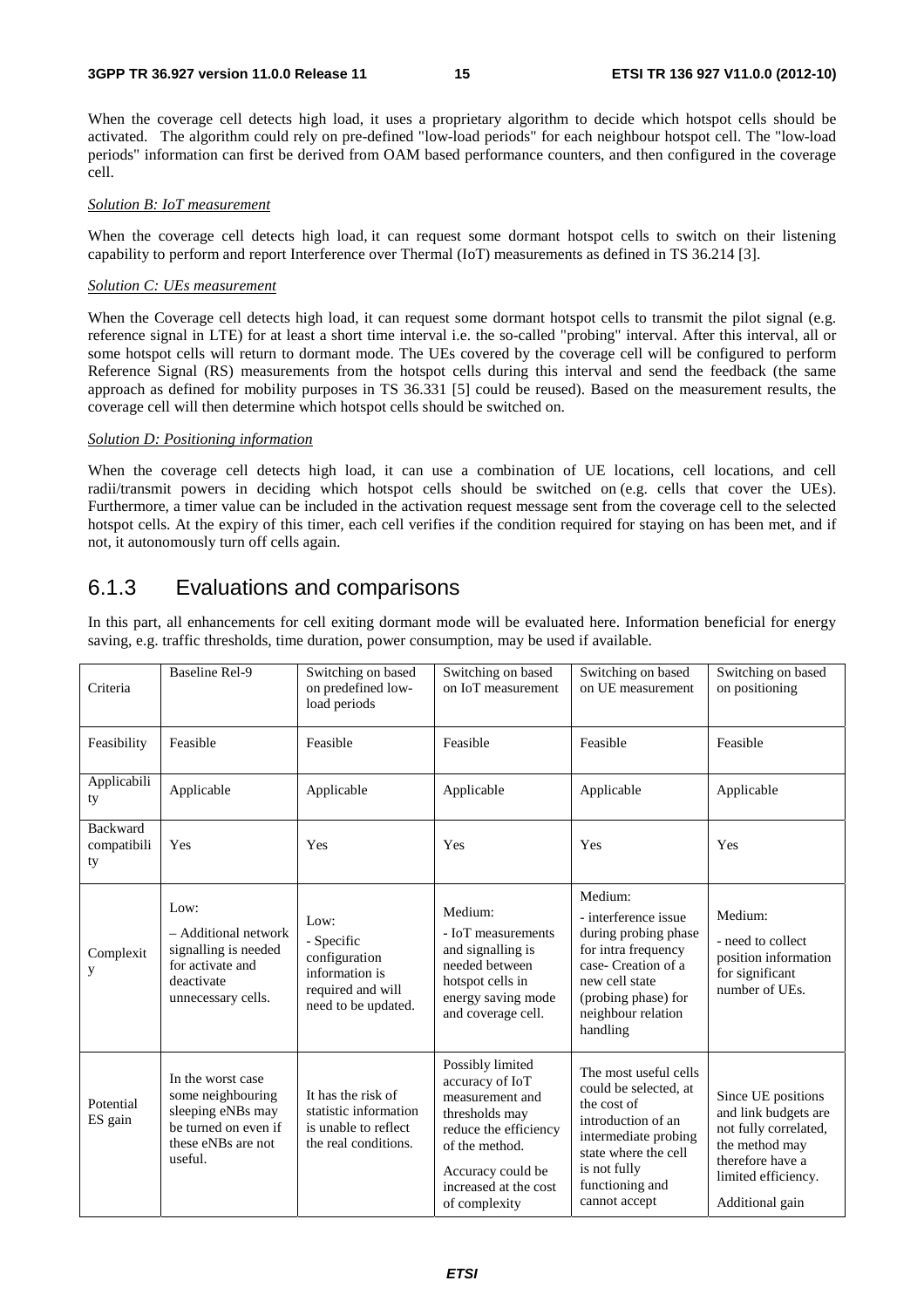|                          |                            |               |                                                            | handover.<br>Energy consumption<br>during the probing<br>phase may reduce its<br>gain. | could be obtained at<br>the cost of<br>complexity           |
|--------------------------|----------------------------|---------------|------------------------------------------------------------|----------------------------------------------------------------------------------------|-------------------------------------------------------------|
| Specificati<br>on impact | Covered by R9<br>solution. | None          | X2 signalling for<br>reporting IoT<br>measurements         | X2 signalling for<br>probing trigger<br>messages                                       | S1 signalling for UE<br>positioning retrieval               |
| <b>OAM</b><br>impact     | Covered by R9<br>solution. | Low           | Low                                                        | Low                                                                                    | Medium (need for<br>detailed coverage<br>information).      |
| eNB<br>impact            | Covered by R9<br>solution. | Low           | Medium, additional<br>UL receiver for<br>inter-frequencies | Medium, new<br>"probing" cell state.                                                   | Medium, location<br>client in the eNB                       |
| UE impact                | Not foreseen.              | Not foreseen. | Not foreseen.                                              | Not foreseen for<br>intra-frequency case,<br>Negligible for inter-<br>frequency case   | None to low<br>depending on the<br>positioning<br>mechanism |

### 6.1.4 Conclusions

Release 9 inter-eNB energy saving solution is feasible, applicable and backward compatible for improving energy efficiency.

Enhancement solutions on how to exit dormant mode efficiently are feasible, applicable and backward compatible.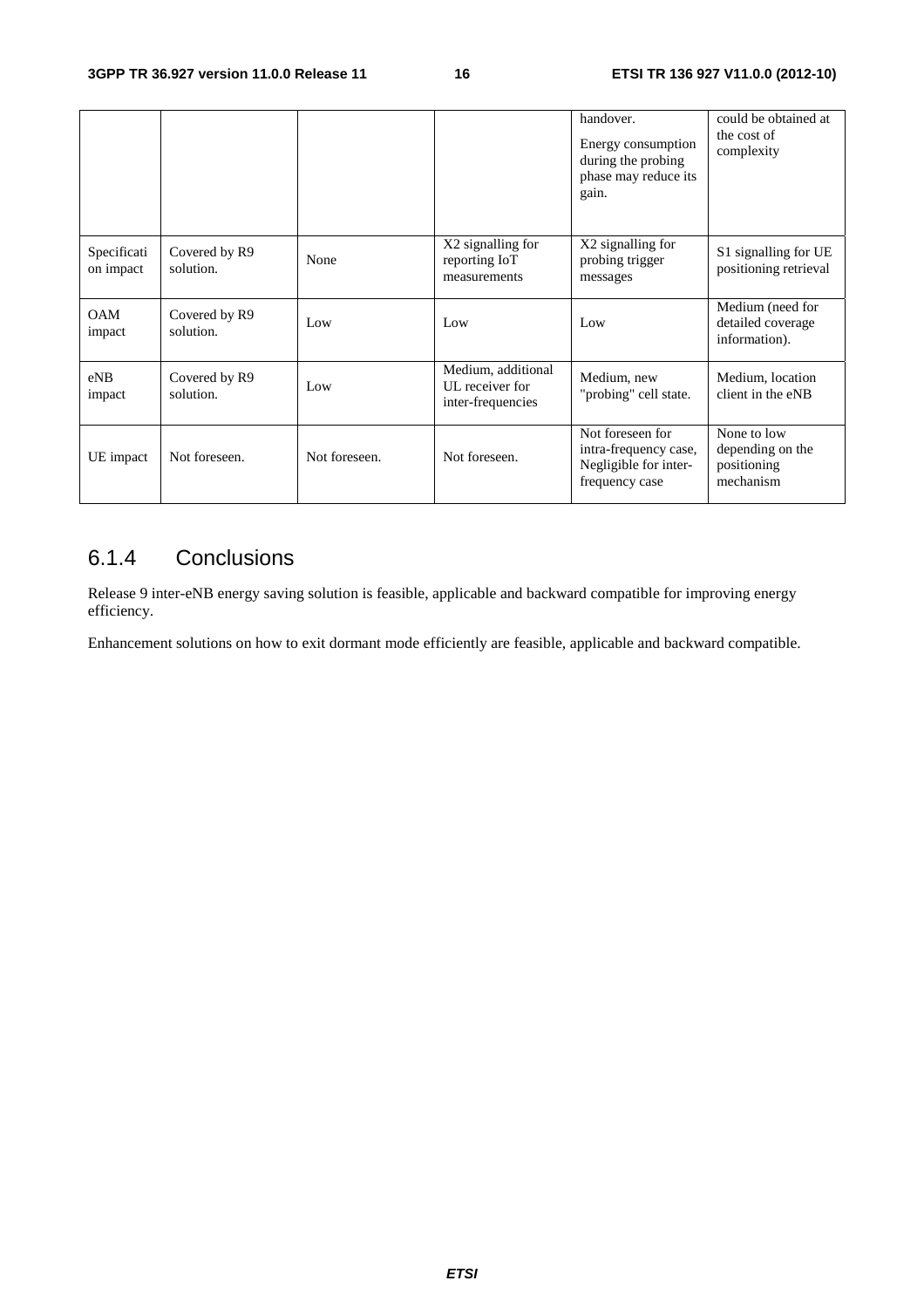### 6.2 Study on inter-eNB scenario 2

### 6.2.1 Description of scenario 2

When operators deploy the LTE network, one possible application scenario for energy saving is described hereafter.



**Figure 6.2.1-1. Inter-eNB scenario 2 for energy saving** 

As shown in Figure 6.2.1-1, this scenario involves two cases. For both cases, single layer coverage of E-UTRAN cells is deployed. At off-peak time, energy saving cells may enter dormant mode, while the basic coverage is provided by one cell (case 1) or by several compensation cells (case 2). In general, the continuity of LTE coverage is guaranteed while the QoS of some services may be impacted.

### 6.2.2 Energy saving procedures

When load level and distribution fluctuates some cells may be switched off, but in order to guarantee continuous coverage, others must be kept on or even reconfigured to cover up for those that are in dormant mode. To achieve energy savings in this inter-eNB scenario, two fundamental approaches differing in how hotspots E-UTRAN cells enters or leaves dormant mode can be used. These approaches are:

- 1. OAM-based approach
- 2. Signalling-based approach
- 3. Hybrid OAM and signalling-based approach

#### 6.2.2.1 OAM-based solution for E-UTRAN cell entering or waking up from dormant mode

In this existing solution, all cells are preconfigured as potential compensation cells and energy saving cells. The decision to enter or leave dormant mode is made based on the proprietary algorithm in each cell configured by OAM. The neighbour nodes should be informed either by the OAM or by the signalling.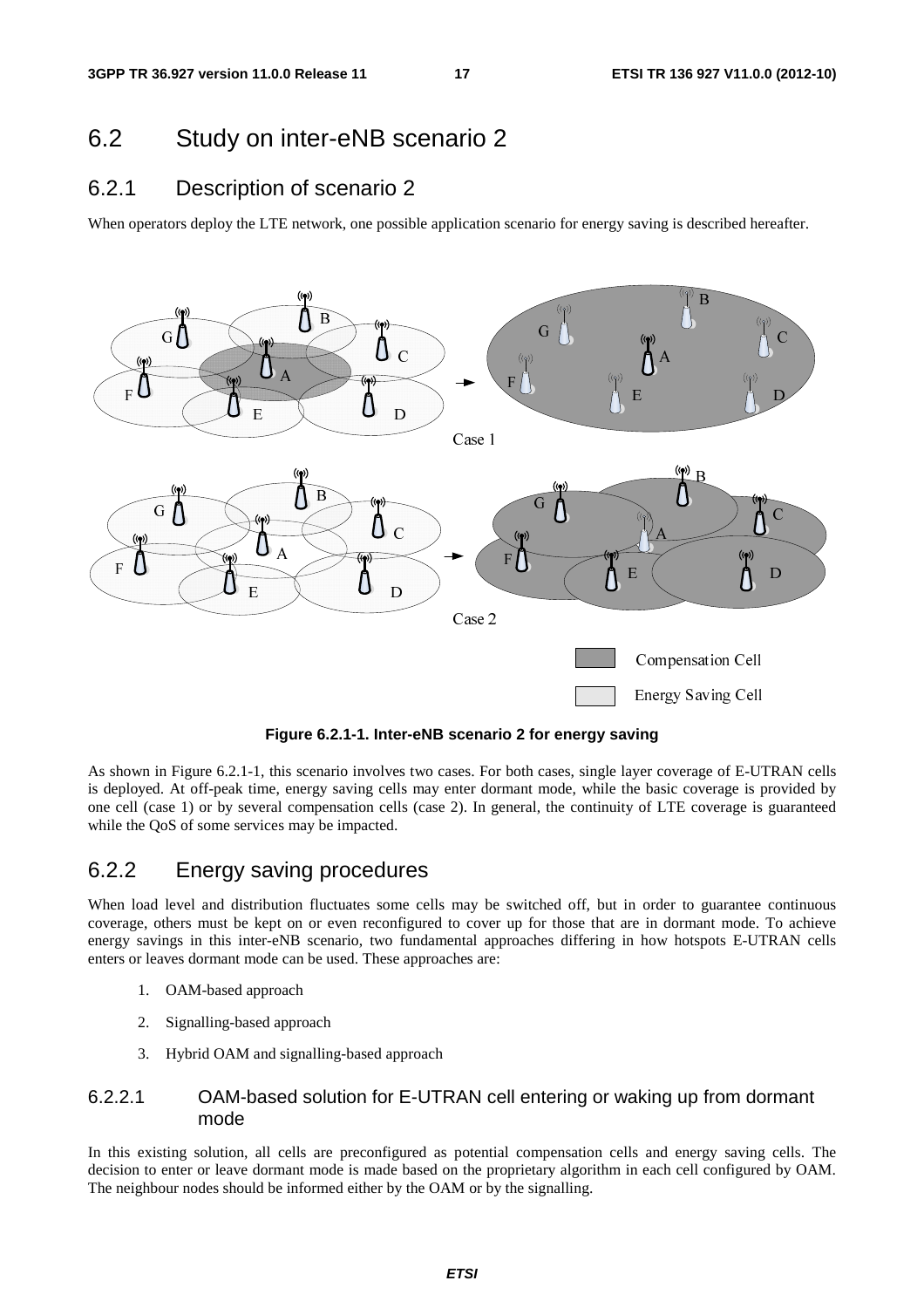### 6.2.2.2 Signalling based solution for E-UTRAN cell entering or waking up from dormant mode

In this method, the cells are aware of whether they are compensation cell or energy saving cell based on OAM or proprietary information which is knowledge by itself, e.g. UE measurements, interference status, load information etc. When the energy saving cell decides to enter dormant mode autonomously or based on information exchanged with the compensation cell, it will initialise communication with the corresponding compensation cells, and the coverage related information may be included into the request message. The final decision is made at the compensation cell and the feedback may be needed. Furthermore, similar cell switching on procedure specified in Rel-9 as captured in TS 36.300 [4] could be reused.

### 6.2.2.3 Hybrid O&M and signalling based solution for E-UTRAN cell entering or waking up from dormant mode

In this solution, the cells are preconfigured as potential compensation cells or energy saving cells by OAM, and also OAM communicates to all cells, the values of some parameters that determine the behaviour of switching on/off mechanisms.

Note: Hybrid approach behavior depends entirely on the combination of OAM-based and Signaling-based solution and the parameters applied, being the behavior of cell switching on/off for OAM controlled and signaling exchange mechanisms shown in the evaluation table. Therefore Hybrid mode will not be compared against OAM or signaling based solution in the evaluation table.

### 6.2.3 Evaluations and comparisons

Rel-9 solution is not applicable in this scenario.

| Criteria                    | Cell switching on/off based on OAM decisions<br>(existing)                                                   | Cell switching on/off based on signalling exchange                                                                                                                                 |
|-----------------------------|--------------------------------------------------------------------------------------------------------------|------------------------------------------------------------------------------------------------------------------------------------------------------------------------------------|
| Feasibility                 | Feasible                                                                                                     | Feasible                                                                                                                                                                           |
| Applicability               | Applicable                                                                                                   | Applicable                                                                                                                                                                         |
| Backward<br>compatibility   | Yes                                                                                                          | ES-capable cells don't use Rel.9 autonomous switch off<br>to avoid coverage holes<br>Impact on ANR/HO parameter setting                                                            |
| Complexity                  | High, because the OAM should coordinate the cell<br>switching on/off                                         | High. A certain coordination and synchronization of<br>cell reconfigurations is needed to avoid creating<br>coverage holes, or excessive interference levels during<br>transitions |
| <b>Potential ES</b><br>gain | Long term statistics may lead to a conservative<br>approach                                                  | More flexible compensation schemes. In addition the<br>mechanism could improve network robustness by<br>permitting compensation in case of cell outage.                            |
| Specification<br>impact     | None                                                                                                         | Signalling between multiple cells is needed, as well as<br>definition of compensation mechanisms providing<br>interoperability.                                                    |
|                             |                                                                                                              | Enhancement on ANR/HO parameter setting                                                                                                                                            |
| OAM impact                  | High. OAM has to define compensation cell and its<br>candidate energy saving cells, and how to switch on/off | Low                                                                                                                                                                                |
| eNB impact                  | Low, some functionalities are required for guarantee<br>UE"s coverage, e.g. ICIC                             | High, eNB must be able to adapt coverage (power / tilt)<br>$/$ azimuth).<br>Compensation coordination function has to be<br>implemented in compensation nodes. More limited        |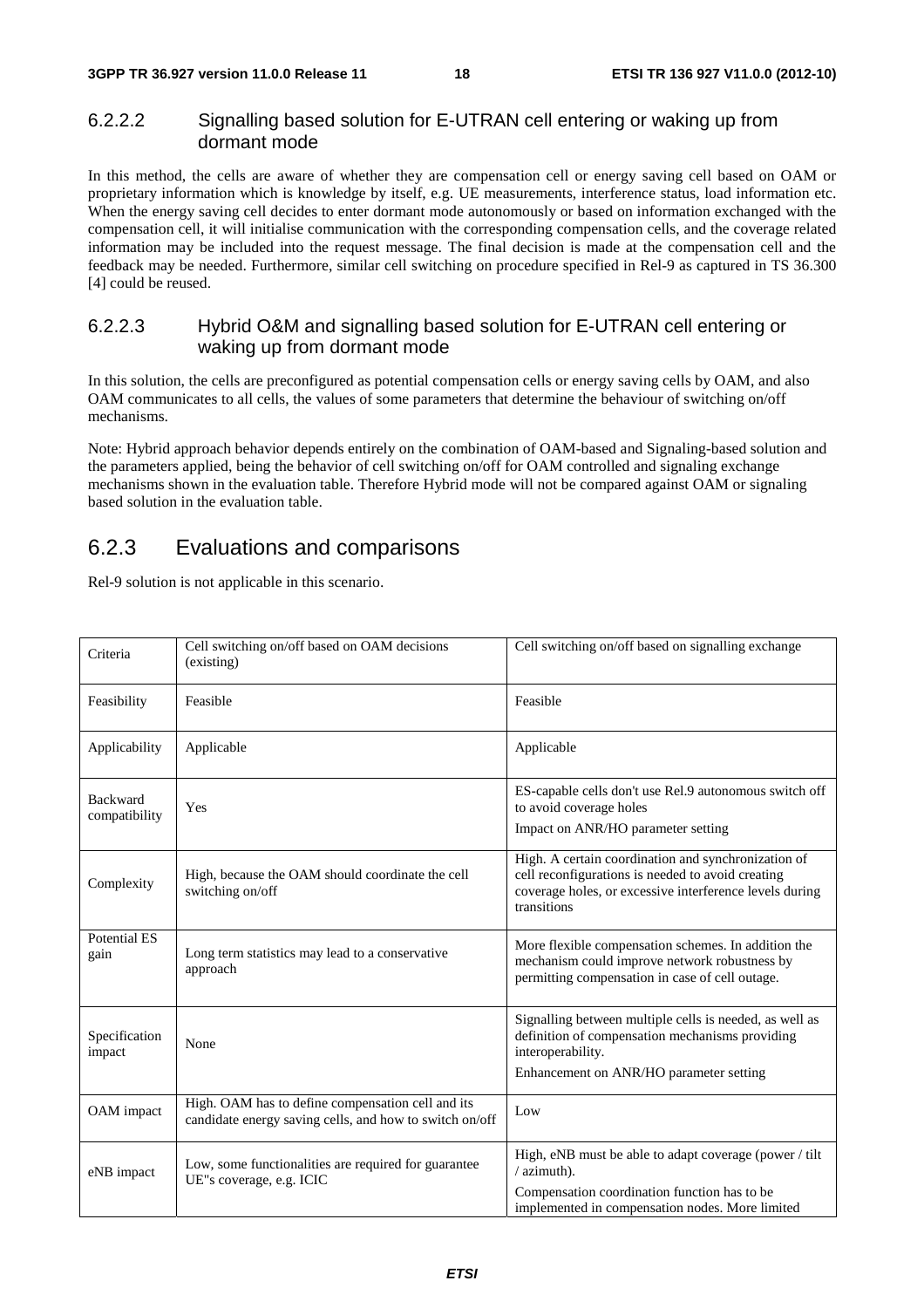|           |               | impact on ES-capable cells. |
|-----------|---------------|-----------------------------|
| UE impact | Not foreseen. | Not foreseen.               |

## 6.2.4 Conclusions

Both OAM-based approach and Signalling-based approach, as well as hybrid approaches, are feasible, applicable and backward compatible for improving energy efficiency in inter-eNB scenario 2.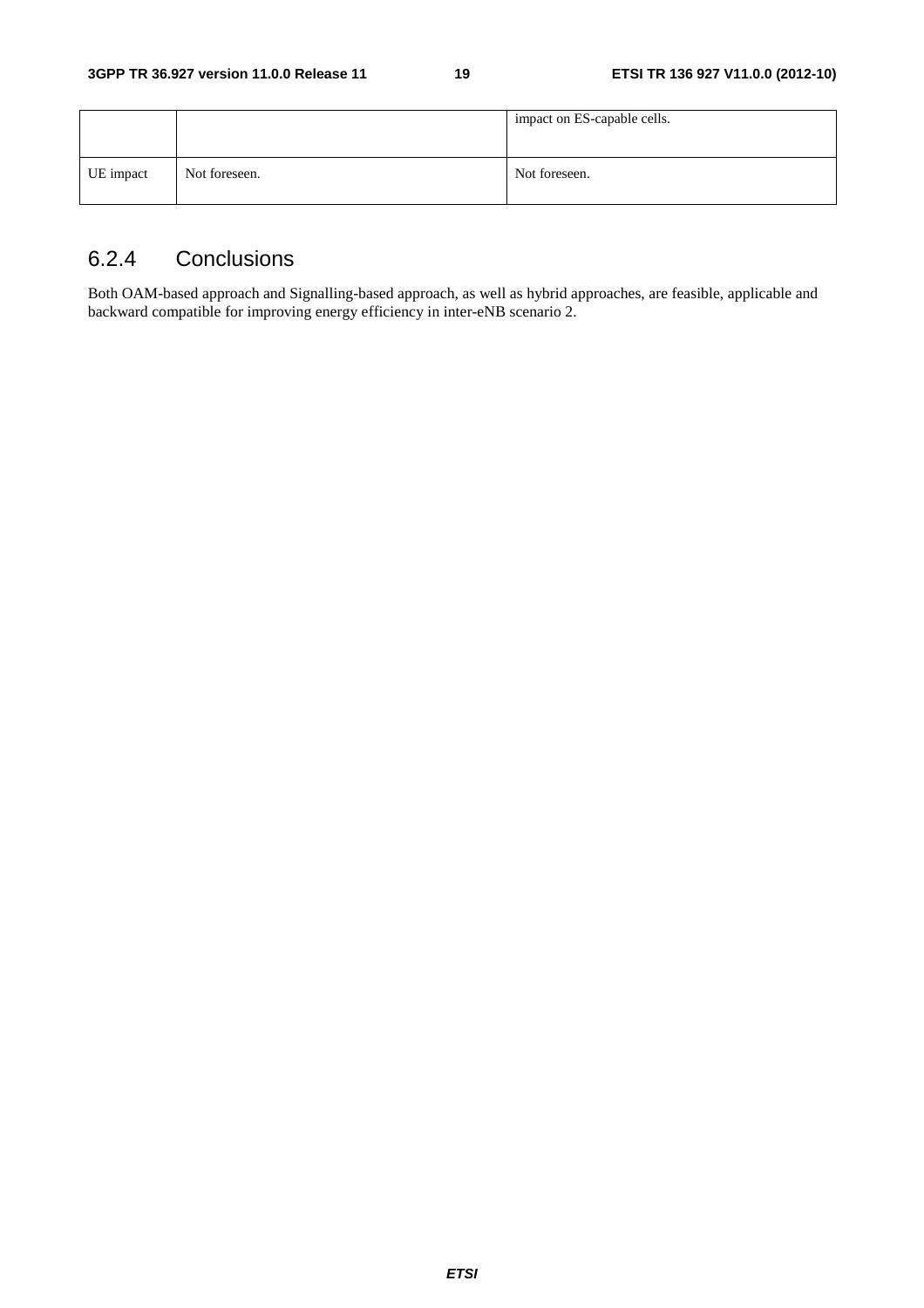## 7 Intra-eNB energy saving

## 7.1 Intra-eNB Scenario

A single cell can operate in energy saving mode when the resource utilization is sufficiently low. In this case, the reduction of energy consumption will be mainly based on traffic monitoring with regard to QoS and coverage assurance. Since a large part of power of eNB is consumed by the power amplifier, energy saving solutions for a single cell mainly aim at reducing power consumption of the power amplifier.

## 7.2 Potential solutions and Evaluations

### 7.2.1 Configuring MBSFN subframes within the range supported according to current specification limitation

MBSFN subframes have less common reference signals (CRS) than normal subframes, and hence configuring as much as possible MBSFN subframes allows reduced eNB transmission time. According to current specification, at most 5 and 6 MBSFN subframes can be configured per radio frame for TDD and FDD, respectively.

#### *1) Potential gain*

To utilize the currently possible MBFSN subframes is an efficient way for energy efficient network operation in LTE and has potential to give energy savings in the order of 30-50% in typical traffic scenarios compared to operation without MBSFN subframes.

#### *2) Potential risk*

There is no impact on coverage and backward compatibility identified.

#### *3) Possible impact on the specification*

This solution already can be supported without any further impact on the specification.

### 7.2.2 Configuring DwPTS in subframe 1 and 6 to the minimum length

For TDD, the special subframe consists of three parts, i.e. DwPTS, Guard Period and UpPTS. The length of each part is configurable. Subframe 1 and 6 are configured as the special subframes for downlink-to-uplink switch-point periodicity of 5ms, and subframe 1 is configured as the special subframe for downlink-to-uplink switch-point periodicity of 10ms. To configure the DwPTS of subframe 1 and 6 (if applicable) to the minimum length (3 OFDM symbols) can result in a subframe similar to an MBSFN subframe.

#### *1) Potential gain*

From eNB transmission time point of view, the difference between MBSFN subframe and the special subframe with minimum length of DwPTS only lies in that for the latter, one more OFDM symbol (the  $3<sup>rd</sup>$  one) is used to transmit primary synchronization signal. Hence, the energy saving gains achieved by this solution is very similar to configuring subframe 1/6 as MBSFN subframes.

#### *2) Potential risk*

From coverage and backward compatibility aspects, there is no risk identified.

#### *3) Possible impact on the specification*

This solution belongs to an implementation issue and no impact on the specification is foreseen.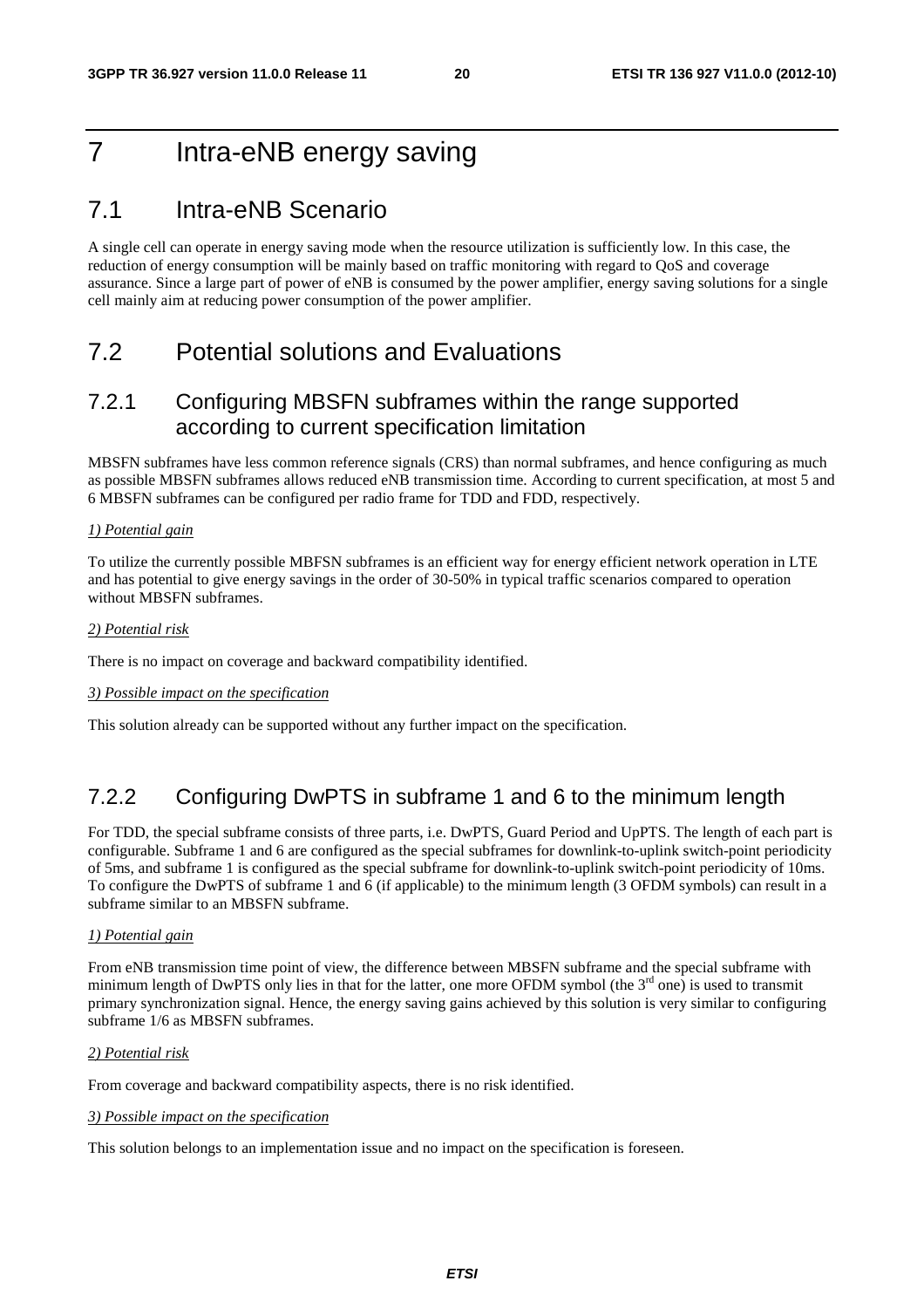## Annex A (informative): Evaluation Criteria

| Criteria                         | Description                                                                                                                                                                                                                                                                                                                             |
|----------------------------------|-----------------------------------------------------------------------------------------------------------------------------------------------------------------------------------------------------------------------------------------------------------------------------------------------------------------------------------------|
| Feasibility                      | Candidate solutions should be easily implemented with existing technology and/or realistic<br>changes to the standards. If the solution breaks this criterion, it is out of the scope of the<br>energy saving discussion.                                                                                                               |
| Applicability                    | Verification against the scope of the SI as added in the TR (see section 4). If the solution<br>breaks this criterion, it is out of the scope of the energy saving discussion.                                                                                                                                                          |
| <b>Backward</b><br>compatibility | In Release-9, RAN3 has already specified an inter-eNB energy saving for E-UTRAN based<br>on the cross-eNB signalling exchange. New solutions should be backward compatible with<br>Release-9 energy saving solution in TS 36.300 [4]. If the solution breaks this criterion, it is<br>out of the scope of the energy saving discussion. |
| Complexity                       | Candidate solutions should not be too complex when implemented in practice. This criterion<br>evaluates on how many messages exchanging or calculation is needed for the solutions. The<br>frequency of appliance could be considered here.                                                                                             |
| Potential ES gain                | The potential gain of candidate solutions for saving the energy should be evaluated.<br>Qualitative indication of ES gain may be added relative to the following possible reference<br>points :<br>a) Current options for Inter-RAT/eNB ES solutions<br>b) Other proposed ES solutions in the TR (Inter-RAT or Inter-eNB)               |
| Specification impact             | The specification impact should be evaluated. The description of the impact could be added.                                                                                                                                                                                                                                             |
| OAM impact                       | The OAM impact should be evaluated. The description of the impact could be added. The<br>operation effort could be considered.                                                                                                                                                                                                          |
| eNB impact                       | The impact on eNB implementation should be evaluated. The description of the impact could<br>be added.                                                                                                                                                                                                                                  |
| UE impact                        | The UE impact and requirement of optional UE feature should be evaluated. The description<br>of the impact could be added.                                                                                                                                                                                                              |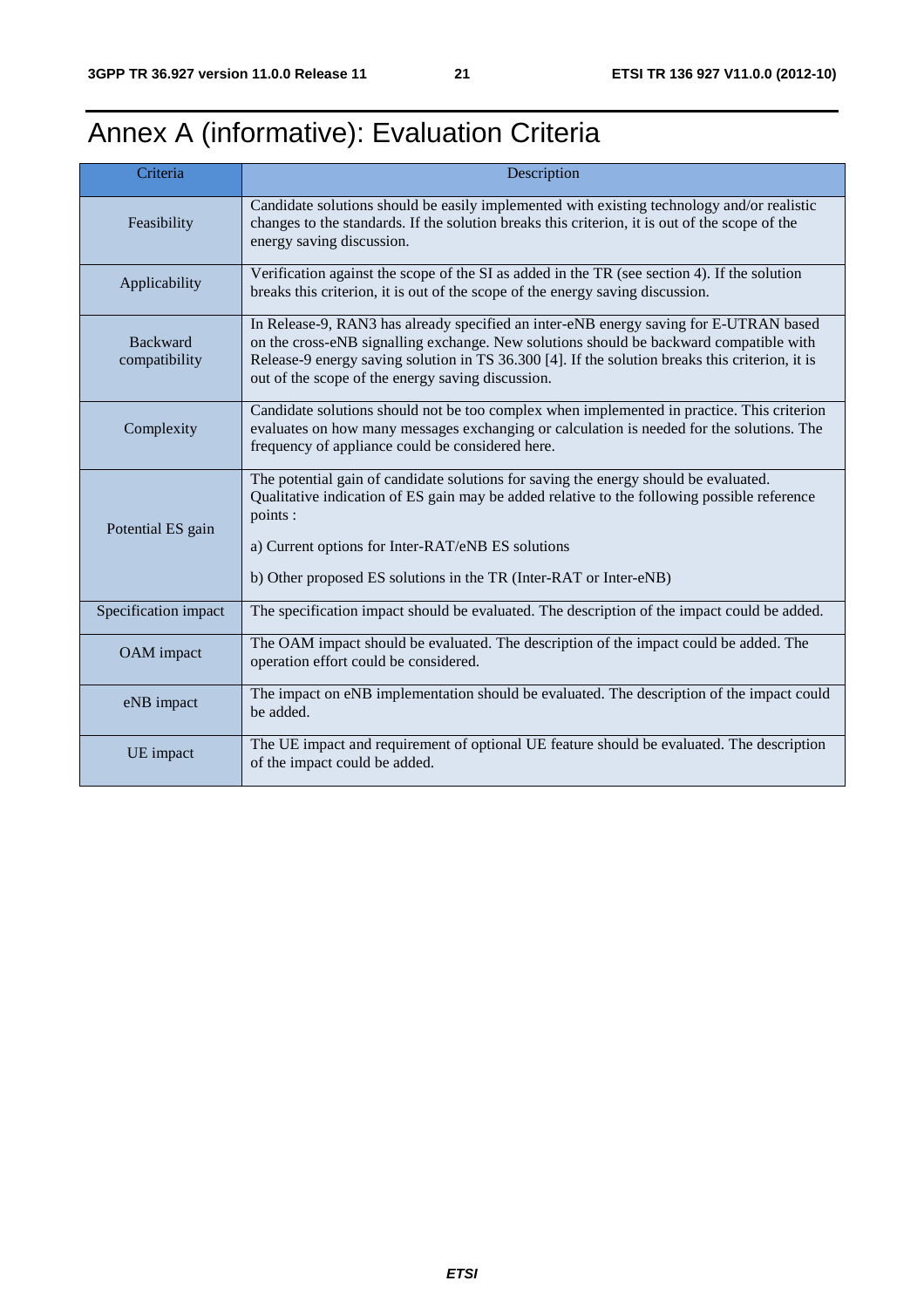## Annex B (informative): Change History

| <b>Change history</b> |                  |                 |           |     |                                                                                 |            |
|-----------------------|------------------|-----------------|-----------|-----|---------------------------------------------------------------------------------|------------|
| <b>Date</b>           | TSG#             | <b>TSG Doc.</b> | <b>CR</b> | Rev | Subject/Comment                                                                 | <b>New</b> |
| 2010-09-              | RAN <sub>3</sub> | R3-102526       |           |     | R3-102526 includes the inter-RAT energy saving scenario and potential           |            |
| 03                    |                  |                 |           |     | solutions; includes one rule for inter-eNB solutions; updates the TR            |            |
|                       |                  |                 |           |     | skeleton with adding the intra-eNB part.                                        |            |
| $2010 - 10$           | RAN <sub>3</sub> | R3-103106       |           |     | R3-103106 includes Introduction, Reference and Definitions, symbols             |            |
| 25                    |                  |                 |           |     | and abbreviations part; includes the sentence 'The solutions for this           |            |
|                       |                  |                 |           |     | scenario should only be considered in case there are no LTE-only capable        |            |
|                       |                  |                 |           |     | devices'; includes further description for solution 3; includes further         |            |
|                       |                  |                 |           |     | enhancement for issues addressed.                                               |            |
| $2010 - 11$           | RAN <sub>3</sub> | R3-103779       |           |     | R3-103779 includes network sharing consideration; includes some                 |            |
| 22                    |                  |                 |           |     | solutions for correct cell to be switched on; includes some solutions for       |            |
|                       |                  |                 |           |     | deactivation request and coordination; furthermore, the intra-eNB energy        |            |
|                       |                  |                 |           |     | saving solutions proposed by RAN2 are included.                                 |            |
| $2011 - 01 -$         | RAN <sub>3</sub> | R3-110389       |           |     | R3-110389 includes the inter-eNB solutions for inter-eNB scenario 2;            |            |
| 23                    |                  |                 |           |     | includes the evaluation table for all solutions for different scenarios         |            |
|                       |                  |                 |           |     | respectively.                                                                   |            |
| 2011-02-              | RAN3             | R3-111057       |           |     | R3-111069 includes restructured TR and some updated description on              |            |
| 25                    |                  | R3-111069       |           |     | scenarios and solutions.                                                        |            |
|                       |                  |                 |           |     | R3-111057 includes the initial evaluation table in the TR.                      |            |
| 2011-05-              | RAN <sub>3</sub> | R3-111753       |           |     | R3-111753 modifications:                                                        |            |
| 13                    |                  |                 |           |     | (1) Applied all chances in R3-111342                                            |            |
|                       |                  |                 |           |     | (2) Resolved FFS on inter-PLMN issue in section 5.1.1 and 6.1.1.                |            |
|                       |                  |                 |           |     | (3) Removed *note 2 in Inter-RAT evaluation table, removed *note 1 in           |            |
|                       |                  |                 |           |     | inter-eNB evaluation tables (both cases).                                       |            |
|                       |                  |                 |           |     | (4) Applied conclusion $1\neg 6$ to the places they should be. 'applicable' and |            |
|                       |                  |                 |           |     | 'Backward compatible' are added.                                                |            |
|                       |                  |                 |           |     | (5) Removed 'high', 'medium' or 'low' in the ES gain row in all 3 tables,       |            |
|                       |                  |                 |           |     | with some rewording and update.                                                 |            |
|                       |                  |                 |           |     | (6) Added 'Hybrid' approach to inter-eNB case 2.                                |            |
| 2011-06               | 52               | RP-110720       |           |     | Approved at RAN#52                                                              | 10.0.0     |
| 2011-09               | 53               | RP-111194       | 0001      |     | Removal of UE capability restriction for inter-RAT energy saving                | 10.1.0     |
|                       |                  |                 |           |     | following SA1's decision                                                        |            |
| 2012-09               |                  |                 |           |     | Update to Rel-11 version (MCC)                                                  | 11.0.0     |